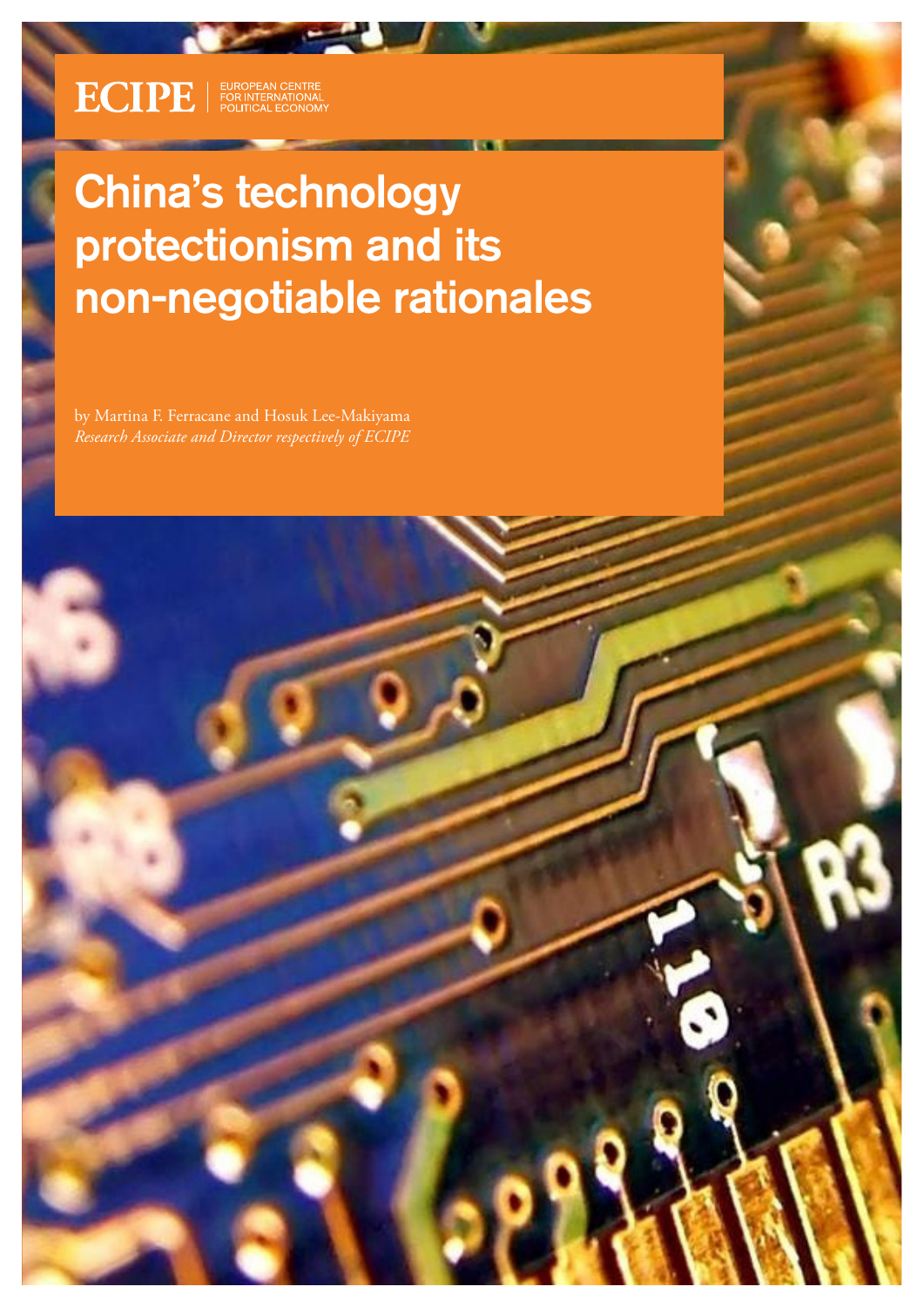# 1. INTRODUCTION: CHINA'S DIGITAL DILEMMA

WITH MORE THAN 700 MILLION internet users, a foreign exchange reserve of 3 trillion USD, leading manufacturers like Huawei and Lenovo, and the emergence of online services like Baidu, Alibaba and Tencent, China has all the components to become a global player in the internet economy. Yet it is not. Although the Chinese economy is overall more open since its accession to the World Trade Organisation in 2001 and its entry into the open trading system, there are still important exceptions: The internet economy and the ICT sector are but an intricate web of regulations which are increasingly tightening.

*China is in a dilemma the Roman historian Livy famously described as «unable to neither bear its ills nor its cure»."*

China imposes more trade and investment barriers, discriminatory taxes, and information security restrictions than any other country by a vast margin. Moreover, China's legal and technical infrastructure for online censorship remains pervasive and blocks not just politically sensitive content, but also the majority of foreign commercial platforms and intermediaries. China's

rationale for these restrictions is increasingly complex, and not merely about shielding the country from security threats or foreign competition. In some cases, restrictions are deemed necessary to defer challenging reforms: The Chinese economy is constantly on the verge of market failure that is avoided through government interventions and short-term restructuring. A user-driven internet economy hampers the ability to deploy such short-term fixes, forcing the Chinese leadership to deal with the underlying causes. In other words, opening up the internet brings about many belated structural reforms.

Although China's technology restrictions allow the Chinese leadership to protract economic and political reforms, inaction also comes at a cost: Further digitalisation is necessary to spur consumption, improve industrial productivity and revitalise export competitiveness. China's engine for economic growth – ample labour supply and investments – has already run its course. Demographics are putting an upward pressure on wages, while investments (eclipsing nearly half of China's GDP) are ending up in non-productive use.

This is why China is in a dilemma the Roman historian Livy famously described as "unable to neither bear its ills nor its cure". On one hand, opening up its digital economy necessitates a number of destabilising reforms, especially if they entail fiscal decentralisation or changes in its constitutional structure; on the other hand, deferring reforms worsens the dangerous economic slowdown, that is certain to lead to social unrest too.

China's trading partners – the leading online service and technology exporters in Europe, Japan and the US – are caught in a similar Livian dilemma: As it stands, China's trading partners lack any effective leverage against China's digital protectionism besides "reciprocity" – i.e. closing their own economy in retaliation. However, such cause of action is contrary to the long-term goal of integrating China and the emerging markets into an open economic order.

# 2. THE RAPID EVOLUTION OF DIGITAL BARRIERS

Sixteen years after China's entry into the WTO, the Chinese business environment is inarguably improving, and the use of mobile and internet services has improved social and commercial interactions within China. This development is evident from a number of trade and business metrics (e.g. the World Bank's Doing Business index). However, this progress is contrasted by an increasingly intricate web of regulations that inhibit foreign participation in the China's digital economy, and discrimination of online services compared to their brick and mortar equivalents.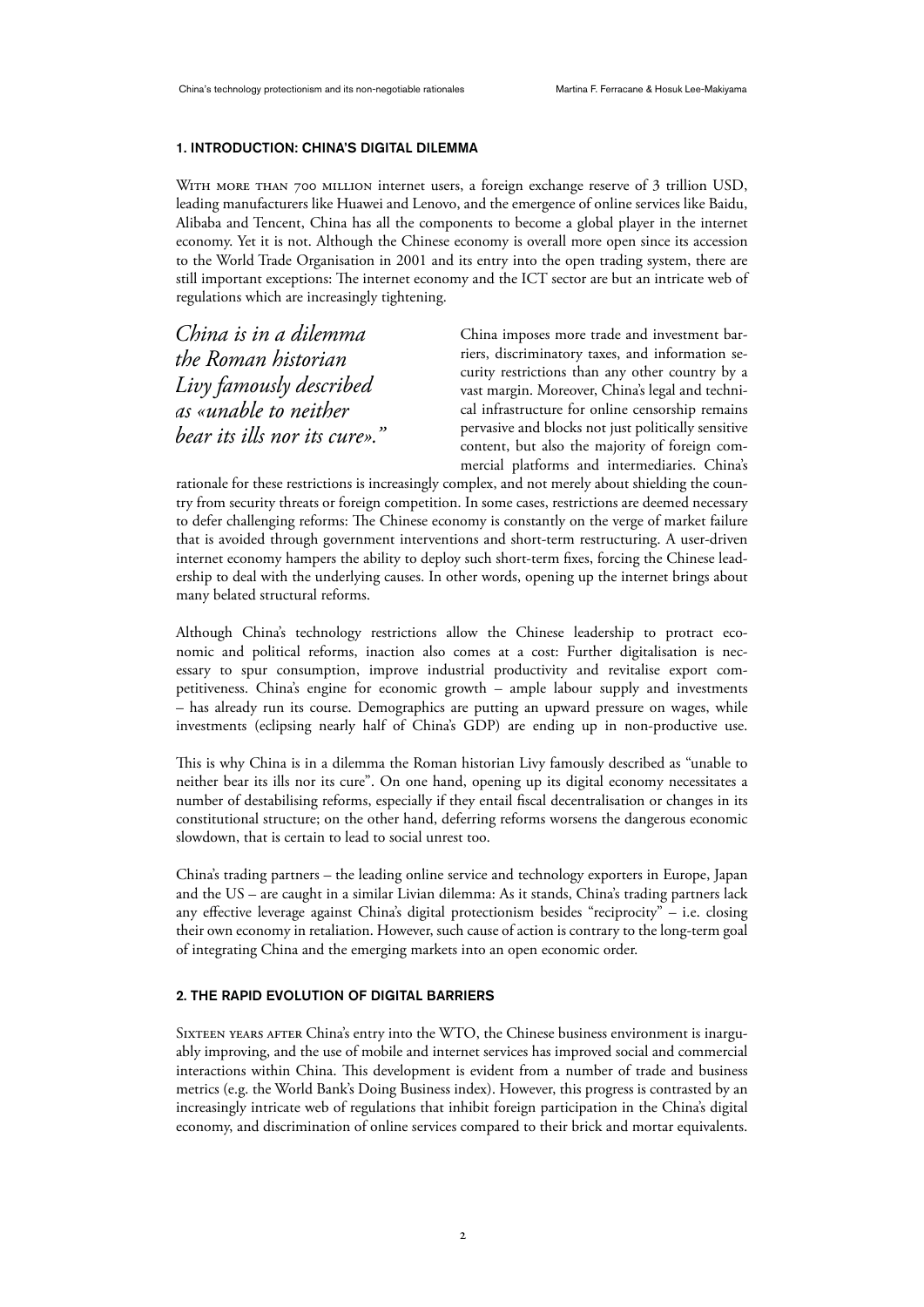This increasing number of discriminatory measures is symmetrical across the value chain, from upstream to downstream – from infrastructure and mobile equipment that carries the digital backbone to downstream online services, apps and the cloud – and the measures affect production as well as usage by public and private sectors.



**FIGURE 1: NUMBER OF MEASURES RESTRICTING ICT AND DIGITAL TRADE IN CHINA, 1985-2016**

As evident, the number of barriers against the ICT and the online market is substantially increasing (figure 1). Some of the measures actually pre-date the time of public commercial use of the internet and before a proper ICT structure (with the use of PCs, broadband and mobile networks) took hold of the economy. Such regulations were designed for an offline world, but provided legal ground for later invented technologies. For example, the State Security Law (passed in 1993) provides the state security organs with access to any information or data held by an entity in China whenever they deem it necessary.<sup>1</sup> Without doubt, the scope of the State Security Law has grown exponentially in the digitalisation era.

However, the majority of the restrictions in China were introduced in the last decade, as 54 (out of 76 identified in total) were implemented after 2007, with 27 new measures in the last three years alone, where the majority concerns usage and transfer of electronic data (Figure 2). Other commonly used policies in the regulatory toolbox relate to national standards and intellectual property rights (IPRs), as well as restrictions on tariffs, trade defence and internet content access. Fewer measures are found in business mobility and competition policy. But the number of measures alone does not always provide a full picture of the actual restrictiveness applied.

Regardless of the policy field the restrictions occur, some objectives are recurring to justify these restrictions. A common objective relates to the implementation of a national industrial policy, with a clear goal to encourage the emergence of national champions. Although the history of Asian industrialisation shows that such protectionism tends to be phased out, as competitive

Source: Digital Trade Estimates Database, May 2017

Article 11 of the State Security Law stipulates that "where state security requires, a state security organ may inspect the electronic communication instruments and appliances and other similar equipment and installations belonging to any organization or individual". In addition, Article 18 stipulates that "When a State security organ investigates and finds out any circumstances endangering State security and gathers related evidence, citizens and organizations concerned shall faithfully furnish it with relevant information and may not refuse to do so"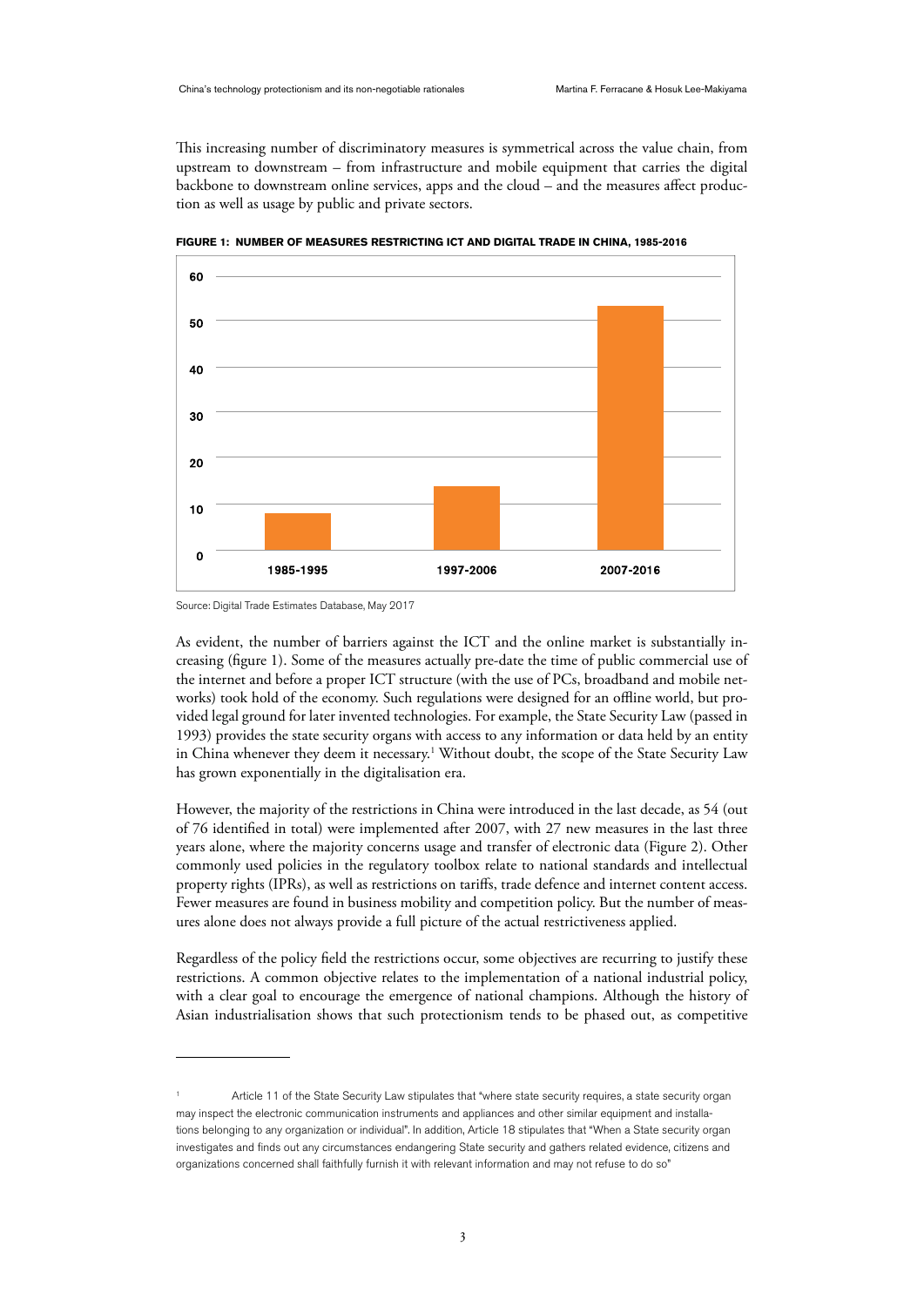producers emerge and the economy transitions into export orientation, China's case may be different: Not all of China's national champions are destined for export orientation. Some policies are intended to protect purely inward-looking state-owned enterprises (SOEs) and public investments by various investment vehicles controlled by provincial and municipal governments.



**FIGURE 2: NUMBER OF DISCRIMINATORY MEASURES CURRENTLY IN FORCE IN CHINA, 1985-2016**

China has also a number of measures with the objective to support public safety and morals, especially for the public use of the internet. Such restrictions have a long history in China, going back to government control of publishing and trade in printed matter, traditionally retained to control public opinion. Moreover, the fourth recurring objective is national security – which has justified the enactment of an increasing number of measures affecting supply of equipment, software and services into China's business and government sector.

#### 3. MEASURES SUPPORTING INDUSTRIAL POLICY

CHINA HAS EMBARKED ON a comprehensive national plan to promote the internet and ICT sector, with the current five-year economic plan until 2020 being called 'Internet Plus', that depends heavily upon the internet and technology to reinvigorate a slowing economy. With increased R&D spending but decreasing its dependency on foreign imports and non-domestic innovations, the new five-year plan also echoes strongly import-substituting industrial plans like 'Made in China 2025' for local manufacturing and the National IT Development Strategy to secure core ICT technologies, such as semiconductors and enterprise software, and turn towards export-orientation.

At best, the government-led industrial planning in China (and elsewhere) has had an ambiguous track record. Policies that promote specific industries, technologies or firms are prone to fail, as policymakers act from limited information and knowledge in areas of rapid and unexpected technological change. National industrial policies are often captured by uncompetitive actors backed by powerful regional or special interest, making old-fashioned industrial policy a self-defeating exercise of sub-optimal allocation. As cost-effective access to ICT equipment and intermediary goods and services are important for all economic sectors, import substitution affects the competitiveness of the Chinese economy as a whole.

China is hardly the first or the last country to pursue an industrial policy objective through a mercantilist trade policy. Currently, the policies tariffs applied on digital goods being imported to China are similar to the levels applied in India, but higher than those applied in the vast majority

Source: Digital Trade Estimates Database, ECIPE, May 2017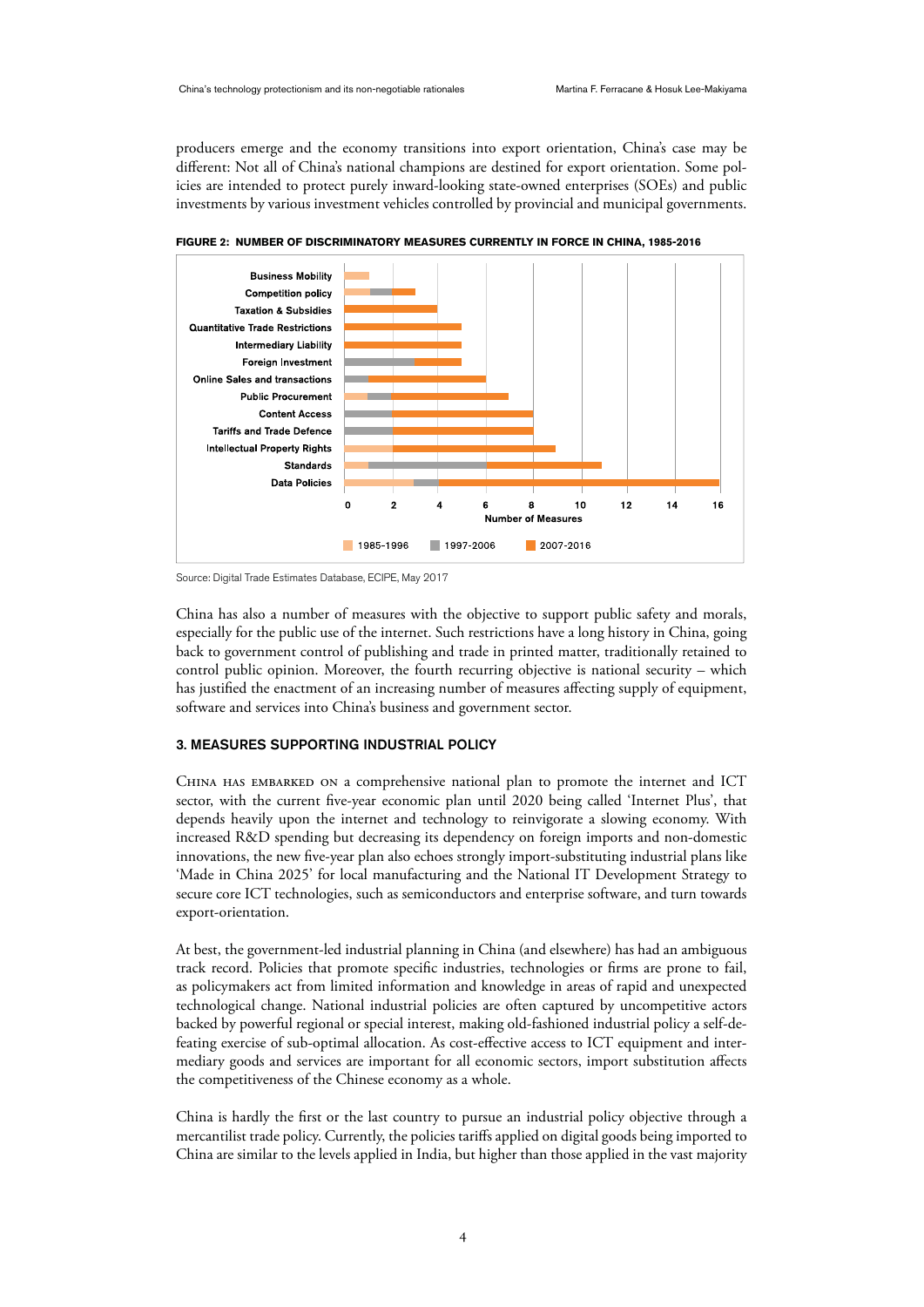of developed and emerging economies at the equivalent level of development as China.<sup>2</sup> Thanks to China's participation in the ITA agreement and its expansion in 2016, the coverage of products with zero-tariffs is relatively high (52.9 percent). However, the country has tariff peaks of 35 percent applied to certain ICT products and inputs, including lithium batteries (that are subject to comprehensive Chinese government support), electric parts, wirings and any type of audio-visual devices (music players and televisions).





Source: UNCTAD TRAINS Tariff data

Although the use of trade defence instruments in the ICT sector is rare globally, China imposes anti-dumping duties on several products, such as optical fibres (from the European Union, Japan, Korea, India and the United States). Import licensing procedures apply to chemicals, machinery and components used by the ICT industry are also subject to archaic customs inspection management. 4 On the export side, China imposed a set of quantitative restrictions through the export duties and quotas on rare earth metals used in electronic components,<sup>5</sup> resulting in a WTO ruling in 2014. These measures are directly or indirectly retaliatory to a heightened geopolitical situation where China used its supply-chain control during a time of territorial and trade disputes.

Similar to many jurisdictions, China's public procurement framework contains an active "Buy Chinese" policy to support national production. Yet, unlike other such policies that work on a negative list basis (i.e. generally open to non-nationals besides explicit exceptions), China's public procurement policy operates on a positive list basis, where foreign entities are only allowed in explicitly stated exceptions. China's public procurement measures go beyond what is deemed justified by security concerns, and have clear commercial objectives. It is also reported that central and local entities tend to implement these provisions in sweeping manner, going beyond the discrimination required by law, and there are also reports of insufficient notification of public tenders.6

China has also non-fiscal policies and strategies linked to its restrictive public procurement. One such example is its support for indigenous innovation, where only enterprises having the status of a national legal person can apply for accreditation of a product in the ICT sector, which serves

<sup>2.</sup> . Lee-Makiyama, Future-proofing World Trade in Technology, ECIPE, 2011

ECIPE DTE covers Argentina, Austria, Australia, Belgium, Brazil, Brunei, Bulgaria, Canada, Chile, China, Colombia, Costa Rica, Croatia, Cyprus, Czech Republic, Denmark, Ecuador, Estonia, Finland, France, Germany, Greece, Hong Kong, Hungary, Iceland, India, Indonesia, Ireland, Israel, Italy, Japan, Korea, Latvia, Lithuania, Luxembourg, Malaysia, Malta, Mexico, the Netherlands, New Zealand, Nigeria, Norway, Pakistan, Panama, Paraguay, Peru, The Philippines, Poland, Portugal, Romania, Russian Federation, Singapore, Slovakia, Slovenia, South Africa, Spain, Sweden, Switzerland, Taiwan, Thailand, Turkey, United Kingdom, United States, Vietnam.

<sup>4.</sup> . See MOFCOM Notice 97/2013. December 31, 2013. Ministry of Commerce (MOFCOM); also Notice of

the Customs Tariff Commission of the State Council on the Tariff Execution Plan (Shui Wei Hui [2013] No.36) 5. . Including graphite, cobalt, copper, lead, chromium, magnesia, talcum, tantalum, tin, antimony and indium.

Some of these raw materials (e.g. graphite, copper, tin, and indium) are used to produce smartphones and batteries. 6. . ECORYS, Evaluation of the EC Market Access Partnership. In-depth assessment of the functioning

of the local Market Access Team in China, Rotterdam, August 25, 2012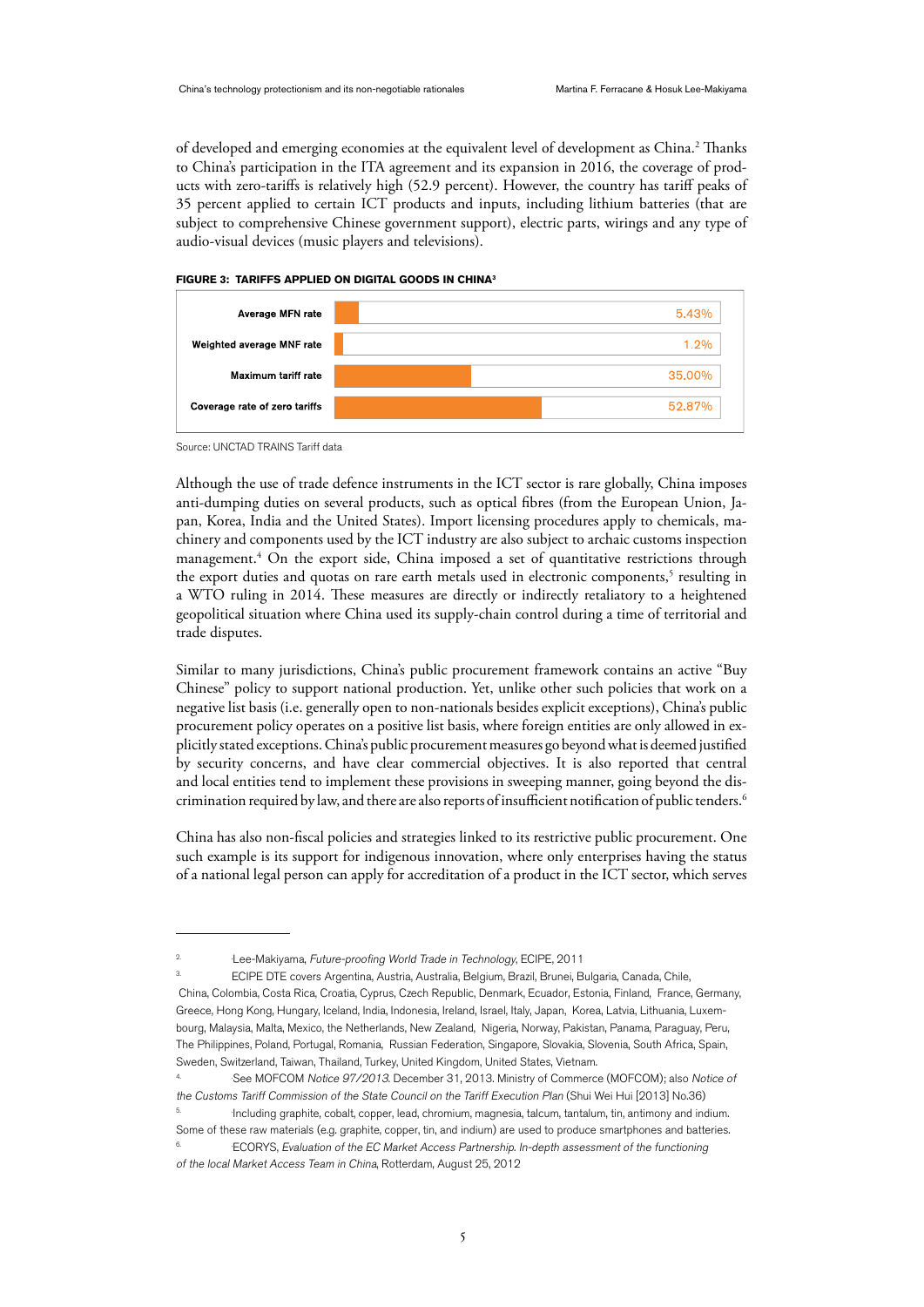as a guidance to government purchases. 7 In order to be accredited, a product must have been manufactured by an entity that has full ownership of intellectual property rights in China, either by creating the rights or by acquiring them.

Although the goal of these policies is to encourage domestic innovation and to build national champions by providing financial incentives, non-resident foreigners must effectively appoint an officially designated Chinese to act as agent in patent application processes, or pay into a local joint-venture to have access to China's public procurement market. Another fiscal measure supporting indigenous innovation is a preferential regime of corporate taxation for 'high-tech' firms. Chinese companies categorised as 'hi-tech' pay a lower corporation income tax rate of 15 percent, compared to the statutory rate of 25 percent given the company is registered in China and has a certain portion of R&D activities conducted in China. 8 One of the companies that benefitted from the regime is Alibaba. Additionally, tax rebates are offered for self-produced software reducing the effective VAT payments to about 3-6 percent. 9

The above-mentioned measures are designed to limit foreign participation on the domestic market. However, other policies are export-contingent, with the purpose of facilitating exports on a discriminatory basis. China Ex-Im Bank, China Development Bank and Sinosure offer their export credit and insurance schemes to natively Chinese companies only, excluding foreign-owned producers in China. Although export credits and insurances are permitted per se under WTO rules, they may have trade distorting effects and it is not given that these credits are always WTO compliant.

*"The extent to which China applies its trade policy to support its industrial objectives is unprecedented."*

China has to date avoided a legal case on its export credits, as the country has not established a commercial interest reference rate (CIRR) for its currency, avoiding comparisons that would indicate subsidised loans below the reference rate. Also, the interest rates are individually set for each export arrangement, and remain undis-

closed, or local governments allegedly assume the liabilities of the company. 10 Nonetheless, nearly half of China's Ex-Im credits are classified as 'High and New Tech Products' or electronics. In order for foreign-invest firms (whose products are manufactured in China) to benefit from these rates, they must sell out to a local partner and form a joint venture. Additionally, one of the main conditions stipulated in the terms of export credit is that local content should be above 60 percent of the contract value, effectively making export credits also a local content requirement.<sup>11</sup>

China's industrial policies may have the same 'soft' mercantilist objectives as other major economies, like the US' "Buy America" policy, or the EU tariff protection on consumer electronics. However, the extent to which China applies its trade policy to support its industrial objectives is unprecedented. Furthermore, China's fiscal and procurement policies (where both local production and nationality are pre-requisites for qualification) are unique in their discretionary power to select winners, and per default discriminate foreign participation.

<sup>7</sup> . Chow, China's Indigenous Innovation Policies and the World Trade Organization, 34 Northwestern Journal of International Law & Business. 81, 2013

<sup>8</sup> . China-Briefing, China's Tax Incentives for High-Tech Enterprises, August 8, 2013: http://www.china-briefing.com/news/2013/08/08/chinas-tax-incentives-for-high-tech-enterprises.html

<sup>9</sup> . EUSME Centre, ICT Market in China, 2011: http://www.iberchina.org/files/china\_ict.pdf

<sup>10</sup> . Lee-Makiyama, Chasing Paper Tigers: Need for Caution and Priorities in EU Countervailing Duties, ECIPE, 2011

<sup>11</sup> . OECD, Chinese Export Credit Policies and Programmes, Working Party on Export Credits and Credit Guarantees, TAD/ECG(2015)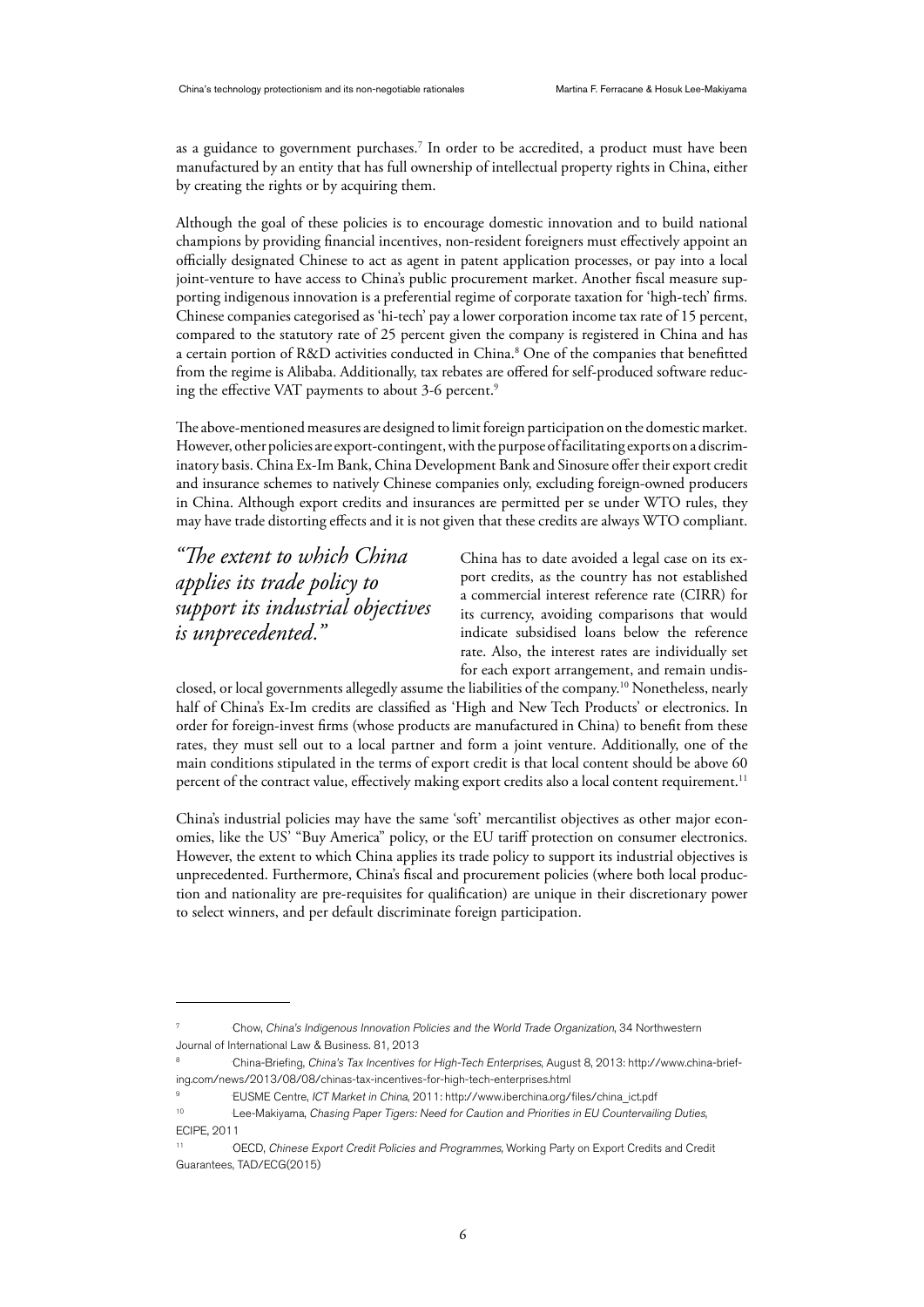# 4. MEASURES FOR INFORMATION CONTROL AND PUBLIC ORDER

THERE ARE REPORTS OF HOW the Chinese internet is increasingly plural and inclusive. A majority of bloggers expressing political opinion is also critical of the government, which also serves as an effective safety vent to release the pressure for its citizens. However, China also maintains the most effective control the internet and its usage by the public: A nationwide blocking, filtering and monitoring system delays or interrupts access to international websites through the Great Firewall of China (GFW), also known domestically as the "Golden Shield". This system is based on centralised control over international gateways, filtering online content or blocking access entirely to some of the most common websites on the public internet, and the authorities have also shut down online access to entire communications systems in response to specific events, notably imposing a 10-month internet blackout in the Xinjiang Uighur Autonomous Region in 2009 to quell "social unrest". 12

Such disproportionate blackouts are nowadays rare, and would most likely backfire amongst China's mobile users today. Yet, most web applications are still blocked and the video-sharing platform Youtube and social media sites like Facebook, Twitter, Google+ and Foursquare remain inaccessible. New services that are introduced on the global internet are blocked by default, and the list of blocked services grows incessantly: Document-sharing applications like Google's cloud storage and other Google applications like Calendar and Translate became inaccessible in June 2014; a month later, KakaoTalk and Line, two South Korean messaging apps, were disrupted by Domain Name System (DNS) tampering and http-request filtering for users based in China. Beijing informed Seoul it had blocked access to the apps, claiming terrorist organisations were using them to incite attacks and spread bomb-making instructions. 13 Since 2012, the GFW has also started to block Virtual Private Networks (VPNs), commonly used to circumvent the GFW. Users on blogs, microblogs, instant-messaging services, forums and comment sections are now also required to register with their real names and avoid spreading content that challenges national interests. 14

*"Chinese online censorship has some commercial rationale but it is ultimately a question of control."*

China's online blockages are affecting services originating from overseas, while their domestic counterparts with identical functionalities are not. This is particularly evident from the asymmetrical treatment of e.g. domestic search engines (which are closely supervised), while foreign search engines are simply blocked. There are

indications that Chinese online censorship has a commercial rationale, 15 making it vulnerable for a WTO challenge, but ultimately – China's internet management system is a question of control to maintain order.

The Great Firewall, whose existence had neither a legal basis nor was officially admitted, has transitioned into *ex ante* license regime for providing online content in China. The Internet Content Provider (ICP) license is required to operate any website in China, applying to both domestic and foreign businesses. 16 However, licensees must admit to Chinese jurisdiction, establish locally and prevent inappropriate content from circulating as part of licensing requirements. Sina – the leading online media content provider, and owner of Weibo microblogging platform – had its

<sup>12..</sup> Freedom House, Freedom on the Net Report: China, 2014

<sup>13.</sup> Segal, China, Encryption Policy, and International Influence. A Hoover Institution Essay. Series Paper No. 1610.

Standing Committee of the National People's Congress, Decision on Strengthening Online Information Protection, December 28, 2012

Hindley, Lee-Makiyama, Protectionism Online, ECIPE, 2009

State Council, Telecommunications Regulations of the People's Republic of China. Decree of the State Council of the People's Republic of China No. 291, September 25, 2000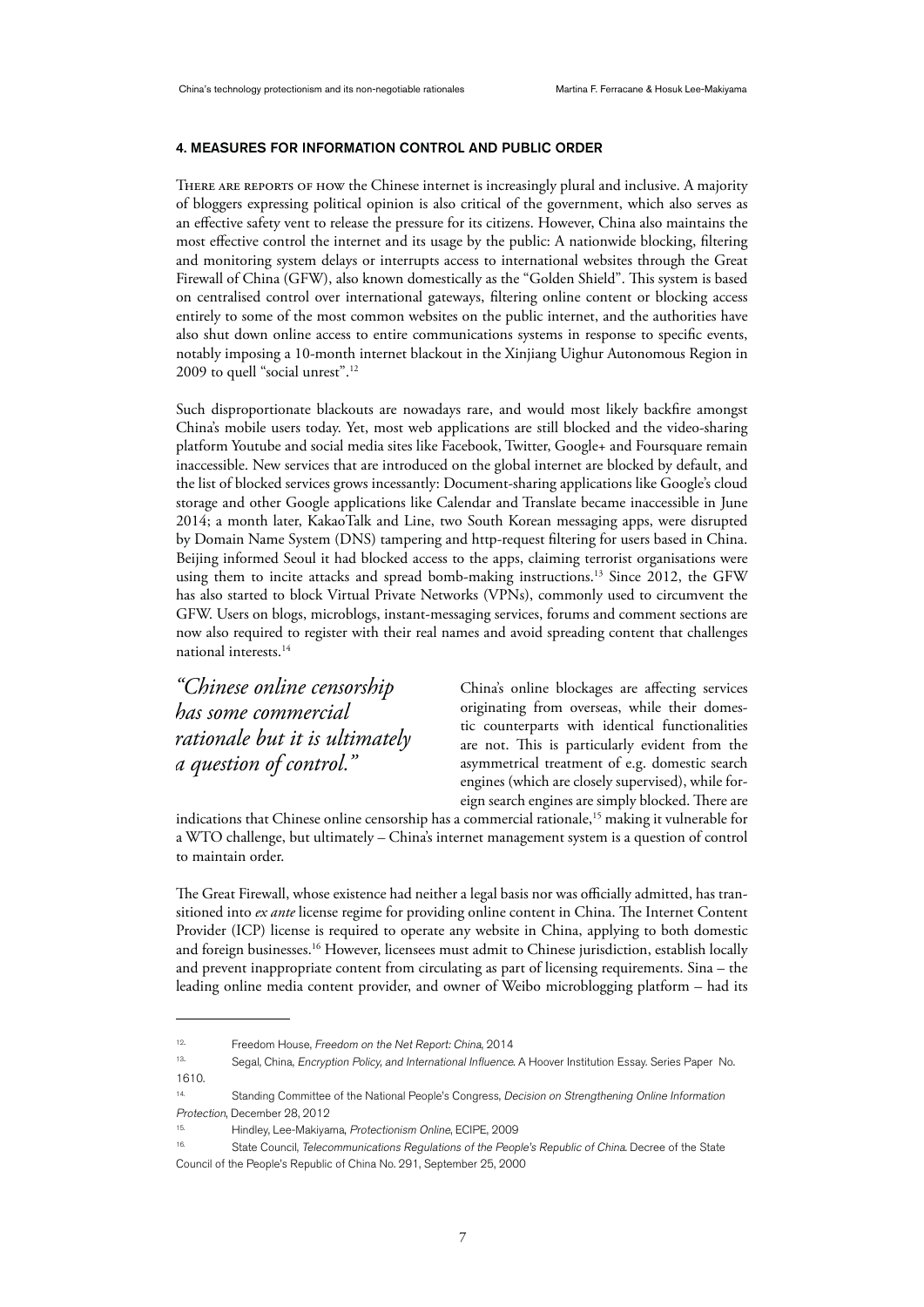online publication license revoked in 2014 for allegedly having spread online publications with banned content. 17

The imperative to maintain information control stretches also to the telecommunication sector, where all the operators have remained under government ownership. The prohibition of foreign investment in "internet publishing" in the 2015 Foreign Investment Industrial Guidance Catalogue follows the same rationale, and is reaffirmed in a new set of guidelines published in March 2016 that impose strict guidelines on what can be published online and how the publisher should conduct business in China, while "foreign joint ventures and cooperative ventures, and foreign business units shall not engage in online publishing services". 18 These guidelines also require any publisher of online content, including "texts, pictures, maps, games, animations, audios, and videos" to store their "necessary technical equipment, related servers and storage devices" in China. 19 In 2017, the Cyberspace Administration of China (CAC) released additional regulations that extend restrictions on what news can be produced and distributed by online platforms. 20 The new regulations require all services – including all political, economic, military, or diplomatic reports or opinion articles, whether they feature on blogs, websites, forums, search engines, instant messaging apps or any other platforms – to be managed by party-sanctioned editorial staff. Such staff has to be approved by the national or local government internet and information offices, while their workers must receive training and reporting credentials from the central government. 21

The public safety objective is explicitly spelled in a number of recent laws. A new counter-terrorism law of 2016 requires companies to monitor user behaviour to ensure public safety.<sup>22</sup> Telecom and internet services providers must establish content monitoring and network security programs, and adopt precautionary measures to prevent the dissemination of information on extremism, report terrorism information to the authorities in a timely manner. In addition, they have to keep original records, and promptly delete such messages to prevent further circulation. The same law requires providers of telecommunication, internet and financial services to conduct identity checks of their customers or clients, and refuse to provide services to those that decline to provide such information. Another law on mobile apps, or "Mobile Internet Application Programs"23 requires app providers to monitor online content and keep records of user violations and report them to the relevant government authorities. 24

The new laws for online services and apps are in addition to the existing requirements for internet intermediaries, who are already given responsibility to monitor the behaviour of users on their platforms. 25 The extended liabilities have also started to apply to cloud service providers through an amendment of criminal code where failure to implement adequate measures leading to "illegal use of internet" was defined as being accomplice of committing internet crime. These

<sup>17.</sup> Reuters, Sina shares fall after China strips its licence in web porn crackdown, April 24, 2014

<sup>18.</sup> State Administration of Press, Publication, Radio, Film and Television (SAPPRFT) and Ministry of Industry and Information Technology (MIIT), Administrative Regulations for Online Publishing Services ("Online Publishing Regulations"), February 14, 2016

<sup>&</sup>lt;sup>19.</sup> QUARTZ, Beijing is banning all foreign media from publishing online in China, February 18, 2016

<sup>20.</sup> Cyberspace Administration of China (CAC), State Council Information Office (SCIO) and Ministry of Indus-

try and Information Technology (MIIT), Provisions on the Management of Internet News Services. May 2, 2017

<sup>&</sup>lt;sup>21.</sup> Reuters, *China tightens rules on online news, network providers*, May 2, 2017<br><sup>22.</sup> Stepding Committee of the National People's Congress Counterterration Law 22. Standing Committee of the National People's Congress, Counterterrorism Law of the People's Republic of

China, Order of the President of the People's Republic of China No. 36, December 27, 2015

<sup>&</sup>lt;sup>23.</sup> Cyberspace Administration of China (CAC), Administrative Provisions on Information Services of Mobile Internet Application Programs, June 28, 2016

<sup>&</sup>lt;sup>24.</sup> Library of Congress, China: Cyberspace Administration Releases New Rules on Mobile Apps. July 26, 2016

<sup>&</sup>lt;sup>25.</sup> Beijing Copyright Bureau, Guiding Framework on the Protection of Copyright for Network Dissemination. April 28, 2011; Standing Committee of the National People's Congress, Decision on Strengthening Online Information Protection, December 28, 2012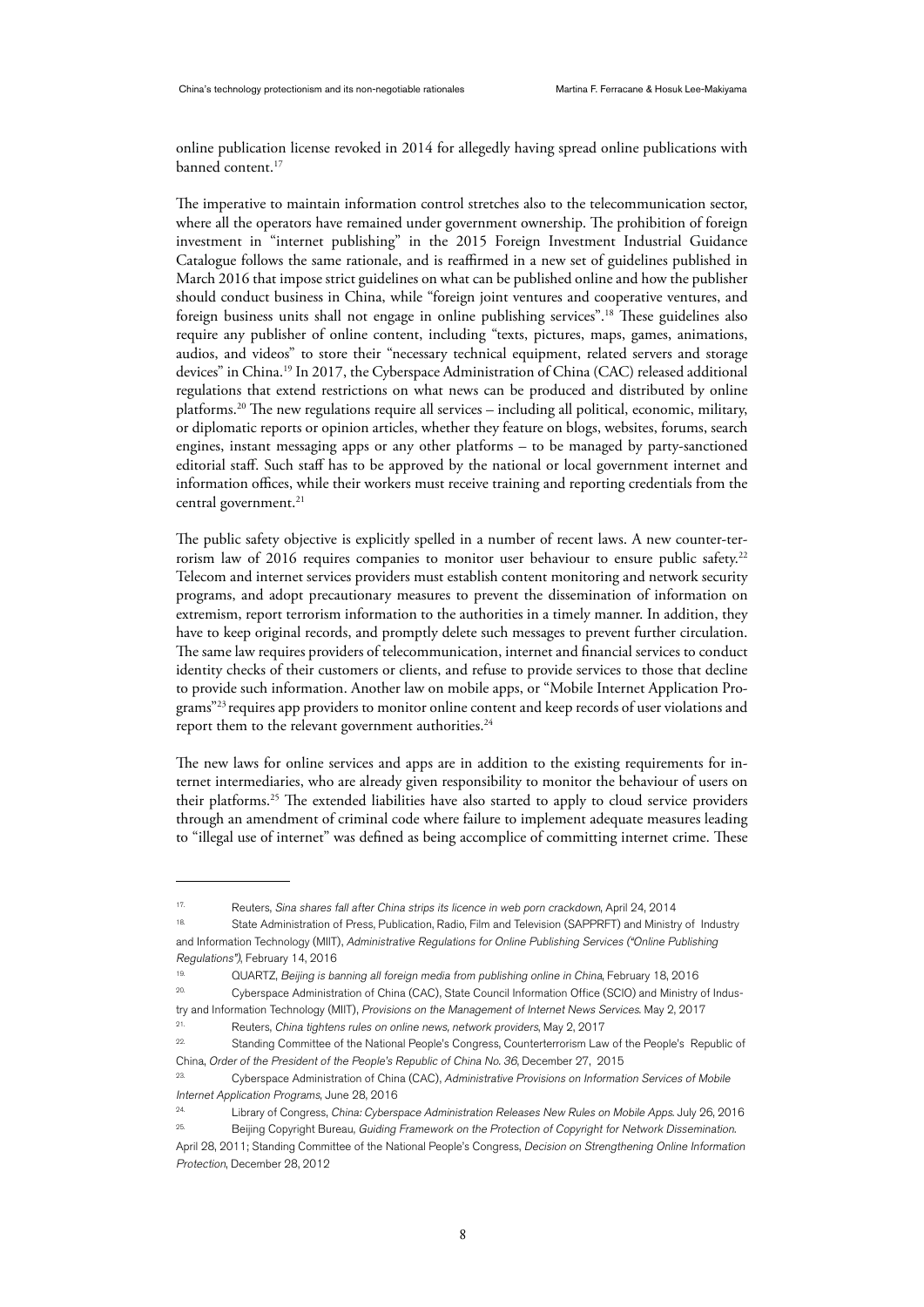instances provide legal grounds for prosecuting developers, providers or even hosts of circumvention tools. 26

*"This control has been increasingly decentralised from the Great Firewall to non-government actors, by shifting from censorship to intermediary liability."*

Many of the restrictions imposed on the grounds of public order are easily defined as trade barriers as they discriminate between like services providing similar content. The only differentiator is whether the authorities can exercise control over them or not. Needless to say, domestic service or app providers tend to fall under the former, and foreign market actors tend to fall under latter. However, this control has been increasingly decentralised from the Great Firewall to non-gov-

ernment actors, by shifting from censorship to intermediary liability extended to developers, operators and hosts with little or no prospect of legal certainty or rule of law – and through this decentralisation, China has successfully avoided a legal challenge in the WTO.

This leaves only one avenue open for foreign apps and services, namely domestic reforms. However, unlike many other market restrictions, public order measures are less likely to be reformed unilaterally, or be conceded in trade and investment negotiations with third countries. After all, none of the foreign online services, apps or intermediaries has ever seen bans being lifted once they have been blocked. Moreover, as new information services are invented, they are automatically added to the list of blocked services in China. This is evident from how the list of blocked services expanded incrementally from web portals such as search engines, to encompass translation and cloud storage services. These measures designated to uphold public order are a near *fait accompli* and subsequently foreign online services providers have either decided to leave, or share their technology with a local Chinese competitor in a joint venture as a price to remain on the market.

#### 5. MEASURES SUPPORTING CHINA'S FISCAL AND SOE STRUCTURE

Aside from social networks, messaging and other services that distinctively feature social interaction between citizens that unsettles the authorities' need for information control, Chinese online service and app markets are seemingly arbitrary. For example, there is no ban on car-sharing services like Uber or its local Chinese partner Didi Chuxing, whereas such services were blocked or severely limited in a number of European jurisdictions. Outside of social networks and information services, a large variety of consumer apps are still accessible.

Aside from the hurdle set by government information control, the second major determinant to whether a sector of an economy remains open to foreign and private entities in China has always been whether there are state-owned enterprises operating in the area. The digital economy is no exception. Although car sharing, gaming or restaurant reviews are typically not areas where SOEs are operating, over \$300 billion have been channelled into 780 different technology venture capital (VC) funds by China's local and central governments that invest in various internet startups. These VCs often take minority shares along with private VCs to secure public R&D subsidies and provide "good governance". The distinction between a private entity and an SOE will be much less clear-cut for future generation of Chinese tech firms, or how the government will act to protect public investments in case there is an asset bubble.

To date, China's internet SOEs traditionally reside further 'upstream' – i.e. amongst telecom operators and networks. Although the telecom market operates as a market economy from the consumer perspective, it has yet to be fully liberalised. An incumbent SOE is designated to

<sup>26.</sup> Ninth Amendment to the Criminal Law, August 29, 2015; English version accessed at: http://www.chinalawtranslate.com/criminallawam92/?lang=en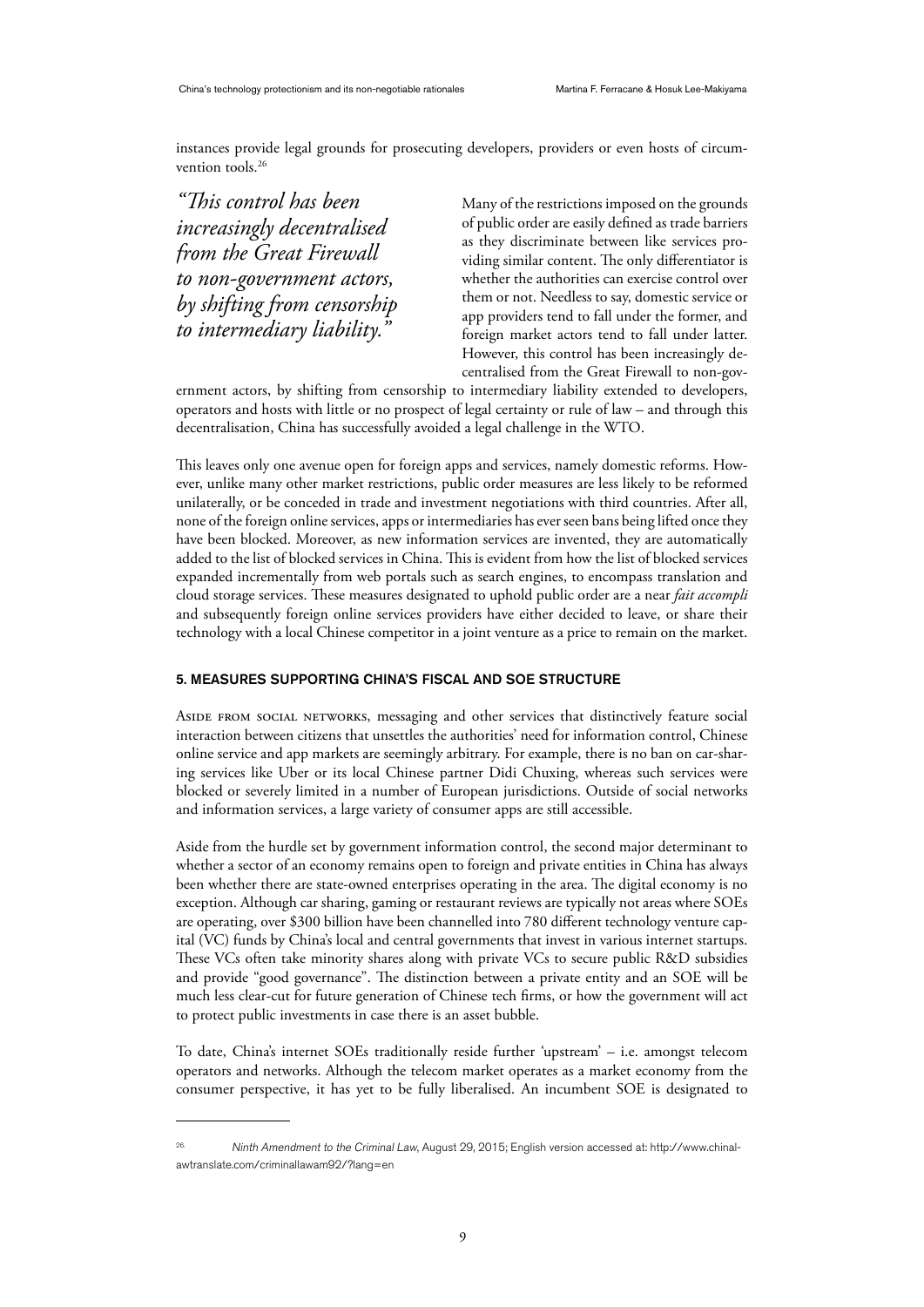dominate the market for each product: For example, China Telecom holds half of the market shares of the fixed broadband market, but is only the third largest mobile services provider in the country. Market competition between Chinese SOE operators is a recent phenomenon, as the state authorities did not cede price controls until 2014. Politics still dictates business terms: For example, in 2014, the Chinese government could agree and implement a settlement on the precise market share the European manufacturers should receive in a tender by China Mobile to avoid anti-dumping measures in the EU.<sup>27</sup> According to the U.S. Trade Representative, the Ministry of Industry and Information Technology (MIIT) has not rescinded an internal circular issued in 1998 instructing telecommunications companies to buy components and equipment from domestic sources, whereas the supposedly competing operators also centralise their purchases through their SOE holding companies. 28

*"The distinction between a private entity and an SOE will be much less clear-cut for the future generation of Chinese tech firms."*

Foreign ownership in basic telecommunication services – meaning fixed line, mobile and broadband – is formally capped at 49 percent. 29 However, as all network providers are SOEs, and there are no more licenses issued, foreign participation is non-existent. China also imposes strict limitations on companies that wish to offer voice-over-IP (VoIP) services in the country, and

compete with its SOEs, similar to other countries, e.g. Mexico and Germany, who also sought to protect the revenues of incumbent operators. China includes VoIP on the list of value-added telecom services (VATS) that require a license to operate. Moreover, a traditional operator license (a Basic Telecommunication Service license) is necessary in order to interconnect VoIP services with the public switched telecommunications network. 30 Foreign investment in VATS is capped at 50 percent, <sup>31</sup> and foreign VoIP services have been forced to partner with local telecom operators. Moreover, the formation of such a joint venture must be approved by both the MIIT and the Ministry of Commerce (Mofcom). In other words, foreign VATS are forcefully "compensating" for the revenues that they may be eroding from the owners of the old telecom infrastructure, or that local players cannot provide.

The term 'value-added telecommunication services' is an overarching one that includes, among other sectors, online database storing and searching; electronic data exchange, online data processing and transactions processing, domestic multiparty communication services, IP-VPN, ISP, ICP and video teleconferencing; it also include business services like cloud computing, data centre services and call centre services – in other words, any type of services where the state-run incumbents may perceive as a competitor. To date, only one category of VATS was opened up for wholly-owned subsidiaries in 2015 (through MIIT Circular 196), namely e-commerce. China still considers online retail of physical goods to be a telecom service that requires a telecom license, but has reversed its previous limitation on wholly-owned subsidiaries by foreigners. The first license to a wholly foreign-owned subsidiary was issued one year after the circular, to the Japanese retailer Heiwado. And as so happens, none of the Chinese e-retail giants – like Alibaba and JD.com – are state-owned, and have reached a sufficient level of internationalisation.

There are also other examples of China's inadequate reforms blocking foreign participation. China accounts for over half the world's mobile payments and three-quarters of online lending.

 $27.$  Oliver, EU and China agree truce on trade disputes, Financial Times, October 20, 2014

USTR, National Trade Estimates, 2014; see also annual reports of China Telecom and China Unicom in 2011

<sup>&</sup>lt;sup>29.</sup> State Council, Provisions on Administration of Foreign-Invested Telecommunications Enterprises. Decree of the State Council of the People's Republic China No.333, December 11, 2001

<sup>30.</sup> USTR, Section 1377 Review On Compliance with Telecommunications Trade Agreements, 2015

<sup>31.</sup> State Council, Provisions on Administration of Foreign-Invested Telecommunications Enterprises. Decree of the State Council of the People's Republic China No.333, December 11, 2001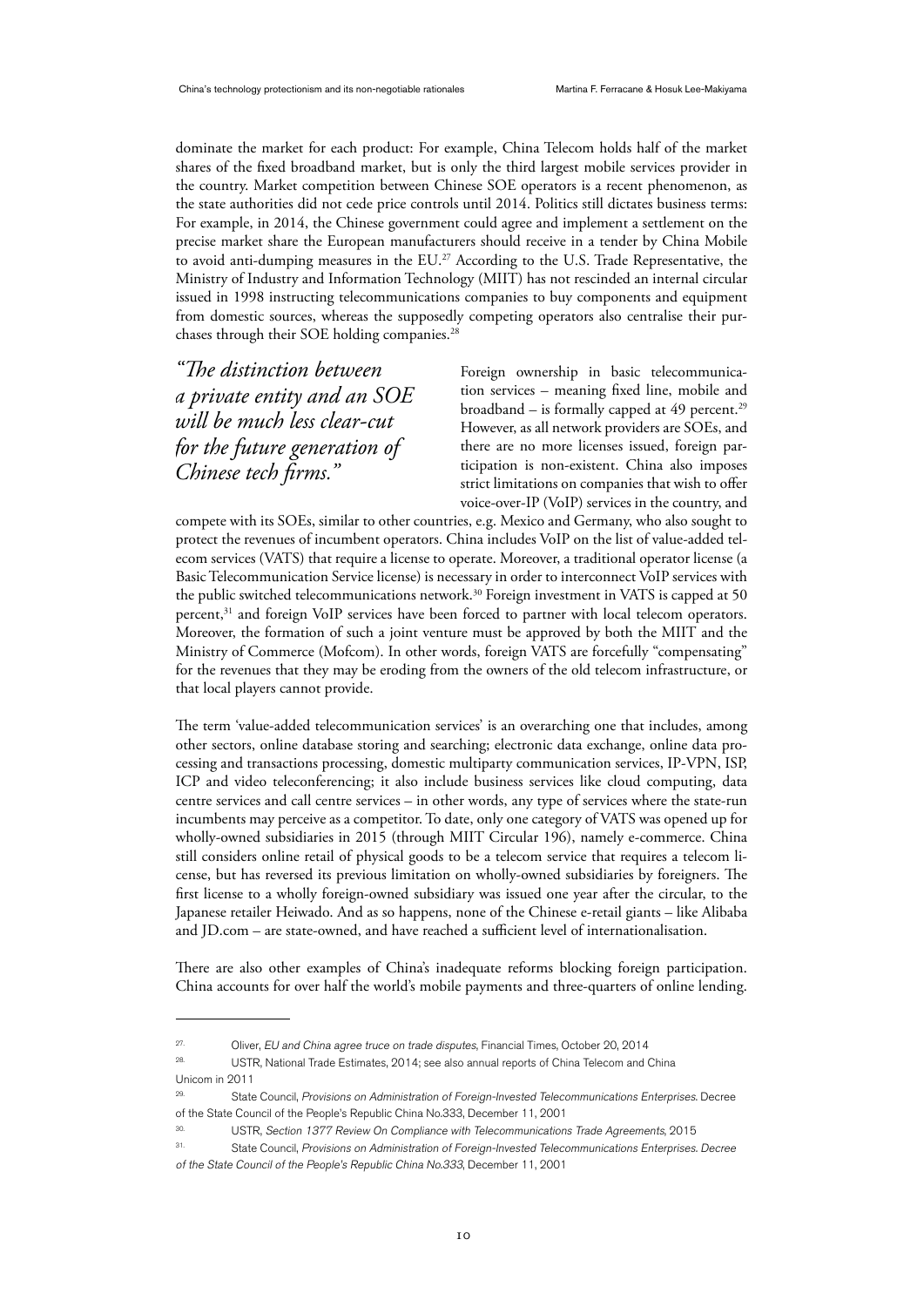Innovative Chinese fintech actors can be very powerful, like Ant Financial which is valued at \$60 billion on par with Switzerland's largest bank, and together with WeChat and AliPay (chats and e-commerce apps expanding into payments) fill a retail market that traditional Chinese banks are unable to fill. However, China's banking system is fragile, due to poor credit rating instruments and securitisation of assets. There are uncertainties regarding China's non-performing loans (NPLs) that range between 1.74 percent and 6 percent,<sup>32</sup> much owed to SOEs and regional investment vehicles controlled by provincial governments. Similar to the telecoms, Chinese banks – many of them owned or collated with local government interests – are under competitive pressure and required by regulators and stakeholders alike to generate top line growth. Moreover, the banking system is central to governing the economy, and to prevent influx of hot money that can overheat the economy.

Local governments operate SOEs and invest in private entities for a number of reasons, but primarily two: Firstly, regional governments engage in business and investments to compensate for their lack of ability to raise taxes, which is an exclusive competence of central government defined in a intricate and politically sensitive power-sharing balance between the executives in the centre and the kingmakers in the regions; secondly, these vehicles support local social goals, such as higher labour participation rates. The result is a banking system that is constantly on the verge of a crisis and requires constant monitoring and political or market interventions by Beijing. China's reluctance to liberalise 'fintech' applications, or even the simple payment solutions,<sup>33</sup> must be seen in the light of its frail condition of the banking system, its stakeholders and its role in China's unreformable fiscal system. It is not unforeseeable that China's fintech boom could come to a halt at the best of traditional banking – and in any case, foreign participation seems unlikely.

Some telecoms, internet and financial services in China provide a stark contrast to the industrial policy of other Asian economies on their trajectory path, where they caved in for international pressure, and opened up their home markets once the local players were competitive enough to internationalise. Unlike some Chinese SOEs that are currently gearing up for internationalisation in sectors like construction, aerospace, high-speed trains or semiconductors – most Chinese SOEs or publicly invested firms operating in fintech, cloud or telecom services are unlikely to turn to export orientation, as they either lack competitiveness or the regulatory compliance to operate outside of China. In other words, SOEs will continue to be pervasive for internet and telecom sectors, and Chinese investment protectionism is less likely to cease in these sectors than in others - as that entails as far deeper reforms of China's fiscal system and relinquishing of the government control of the information and financial system.

## 6. REGULATORY MEASURES RELATED TO NATIONAL SECURITY

THE CHINESE GOVERNMENT gives primacy to its security interests and puts such considerations above any other policy objectives. In that regard, Chinese government behaves exactly like any other government, acting in support of its core national interests. However, China as an emerging world power is the only genuine challenger to the post-Cold War order. Security threats against China are of different magnitude than any country, with the possible exception of the US. At the same time, the "safety margin" that China has put in place on the commercial market for the sake of national security is wider and more comprehensive than those deployed by other countries against China.

As so often, a number of regulations and national strategies overlap in the security realm. At the core of China's security measures, China's extensive central government spending of at least 14 percent of GDP (\$US 1.5 trillion) is a veritable leverage: The Multi-Level Protection Scheme (MLPS) introduced by the Ministry of Public Security in 2007 (also known as Classified Protection

<sup>&</sup>lt;sup>32.</sup> China Banking Regulatory Commission, The CBRC Released Supervisory Statistics of Q4 2016, 2016

<sup>33..</sup> WTO, China—Certain Measures Affecting Electronic Payment Services, DS413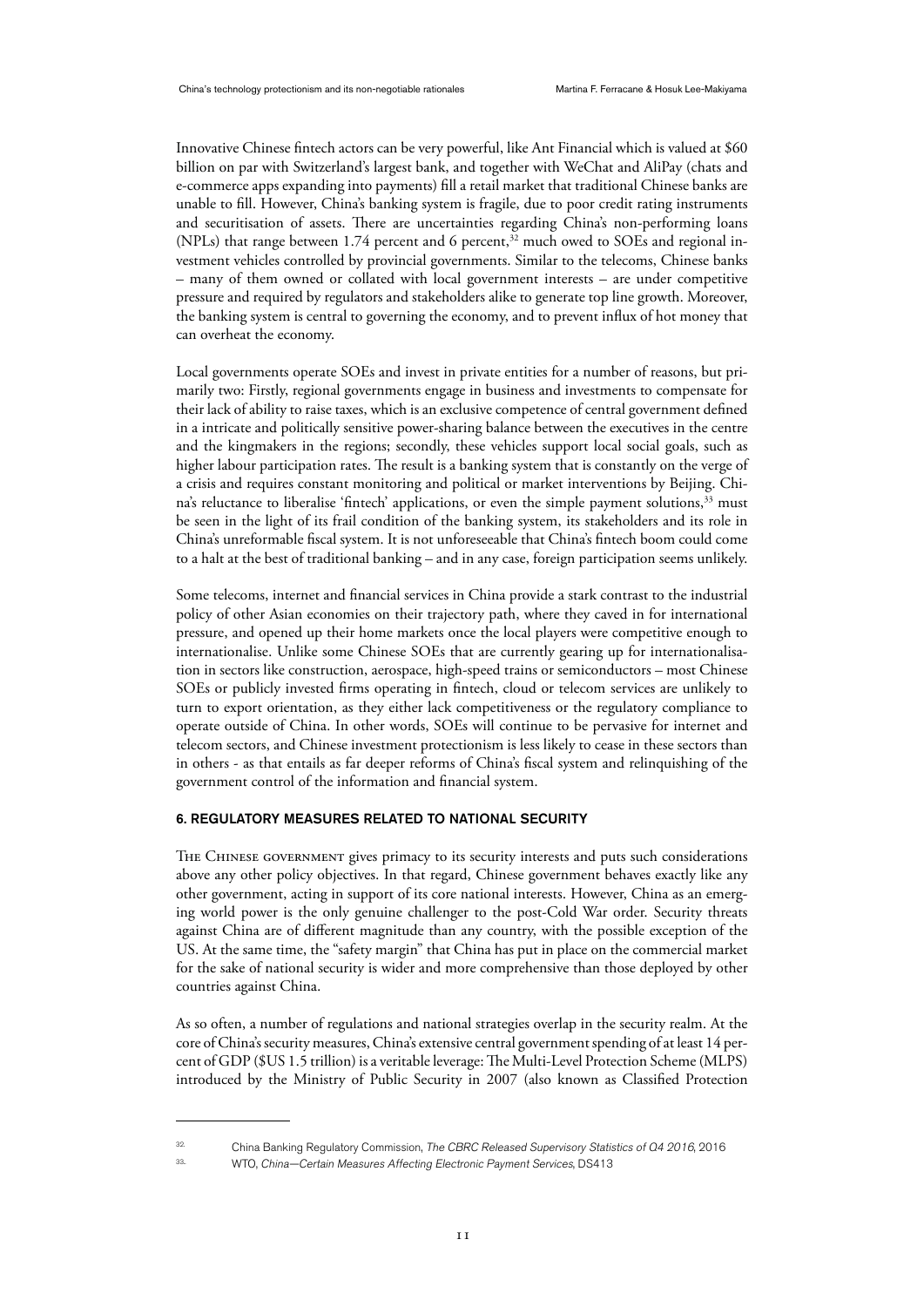of Information Security) governs public procurement, 34 and the scheme is a blanket ban on foreign ICT products in what it classifies as 'critical infrastructure' – MLPS requires all IT systems in China to be classified on different levels of security, from one to five (with the most sensitive systems designated as level five) and bars any projects graded level three and above from incorporating foreign suppliers. In such cases, IT systems must solely contain products developed by Chinese ICT suppliers, and key components made from Chinese intellectual property.

*"The explicit goal is to make the entire Chinese digital environment, commercial and public, secure and controllable'."*

Although similar provisions for national security exist in other countries, the scope of MLPS is wider due to the prominent role of the public sector in the China's economy. Government agencies, financial sector, telecom companies, the domestic energy and power grid, educational institutions, and healthcare providers have all issued requests for proposals (RFPs) incorporating

MLPS requirements at level three or higher. The product scope of MLPS is also expanding with evolving technology – an example is public tenders for antivirus software in 2014 where all foreign security providers (such as Kaspersky and Symantec) were excluded from the list for national security reasons. Only five Chinese providers, i.e. 360, Jiangmin, Rising, Kingsoft, and KILL, were approved. 35 In comparison, the US government agencies still deploy China-made products or suppliers, including Lenovo, but keep network equipment out of their commercial infrastructure. In Europe, Chinese suppliers compete on equal terms in public procurement or in building their network infrastructure – and neither the US nor the EU deploy the broad and sweeping definitions of what is deemed as critical infrastructure for their national security.

The Chinese rationale to protect national security also includes common commercial products. In 2014, the Central Government Procurement Centre banned Windows 8 from all government computers without providing any reasons for its decision.36 Moreover, the powerful National Development and Reform Commission (NDRC) and the Ministry of Finance ban the purchase of certain foreign IT products for selected government procurement lists, including ten Apple products, such as iPads and MacBooks. A separate procurement list includes some Apple computers that departments can continue to buy on a smaller scale, i.e. purchases totalling less than 1.2 million yuan (\$195,000). Products from Dell Inc., Hewlett-Packard Co. and even the Chinese maker Lenovo were also included on both lists. This ban applied to all central Communist Party departments, government ministries and local governments. 37

But China's quest for safety margins goes beyond just public procurement of ICT suppliers. The explicit goal is to make the entire Chinese digital environment, commercial and public, 'secure and controllable' - which is also the name of the guiding policy since the Xi administration was sworn in. In the wake of Secure and Controllable policy framework, China has implemented a new comprehensive National Security Law that foresees the rollout of a "secure and controllable" internet infrastructure, by screening purchases, investments and supply chains. The official Xinhua news agency reported that the new law (signed personally by President Xi Jinping) would establish "mechanisms to censor items that have or may have an impact on national security, including foreign investment, particular materials and key technologies". 38 The law appears ambiguous about how the new requirements will be implemented, and it has raised concerns related to legal uncertainty for businesses. It is this ambiguity that gives all policymakers – China and

<sup>34.</sup> Ministry of Public Security, Multi-Level Protection Scheme (MLPS), also known as Classified Protection of Information Security, June 22, 2007

<sup>&</sup>lt;sup>35.</sup> China Digital Times, China Bars Foreign Antivirus as Cybersuspicion Deepens. August 5, 2014

<sup>&</sup>lt;sup>36.</sup> China Digital Times, Questions Remain After Chinese Hacking Indictments, May 20, 2014

<sup>&</sup>lt;sup>37.</sup> Bloomberg, *China Said to Exclude Apple From Procurement List*, August 6, 2014

<sup>38.</sup> Xinhua, Xinhua Insight: China adopts new law on national security, July 1, 2015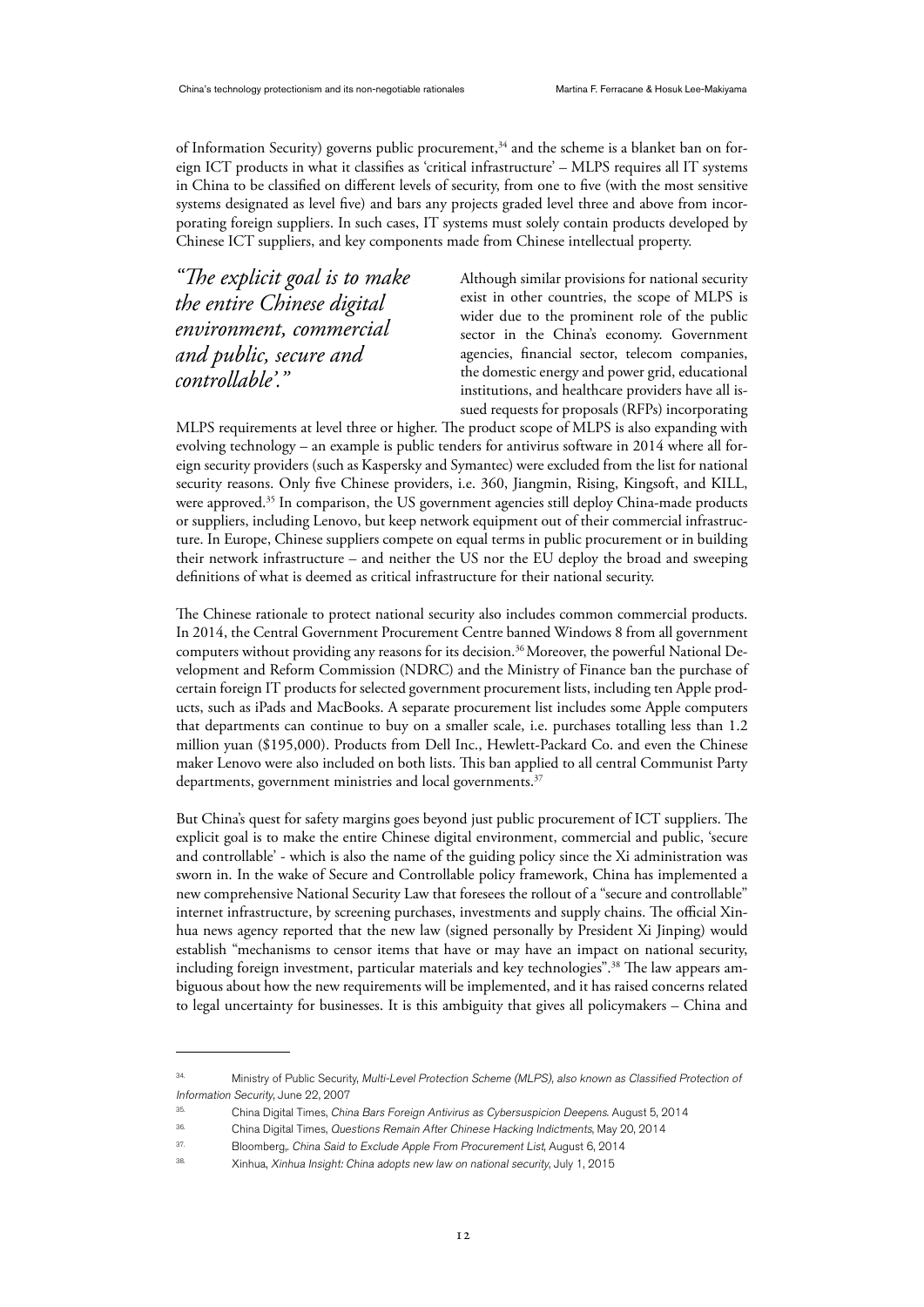elsewhere – the freedom to discriminate despite identical conditions.

As seen from the new national security laws, China puts a national security dimension specific to this sector to its foreign investment caps, where the prior objectives were mainly fiscal and developmental. But prior to the new law, China already imposed general screening of foreign investment, 39 where foreign-capital enterprises are blocked from investing if they are deemed to injure "China's sovereignty or social and public interests", endangering China's national security, or "not in keeping with the requirements of China's national economic development". Also, when a foreign investor intends to obtain the actual controlling rights of a domestic enterprise and if any key industry is concerned, or if such investment has an impact or may have an impact on the national economic security, the parties concerned shall file an application to Mofcom. 40 If the parties concerned fail to apply but the acquisition has had or may have a serious impact on the national economic security, the Mofcom may demand the parties concerned to terminate the transaction or transfer the relevant equities, or take other effective measures to eliminate the acquisition impact on the national economic security. To date there are no cases of investments in the telecom/ICT sector being blocked on national security grounds – but, as the Beijing issued the new Cybersecurity law, it restates that this rationale exists and is strong in the tech sector.

Internet and cross-border data flows pose a very specific cyber security issue, which is in the public debate wrongly conflated with protection of privacy. China imposes overlapping horizontal and sector specific restrictions related to processing electronic data, both on personal information and non-personal. Generally, China imposes a requirement to localise data where companies must store any data they collect in China on servers physically located in the country. These requirements have been implemented since the early 1990s, despite not being formalised in written law and recognised as a *de facto* obligation. 41 Another recent law derived from the Secure and Controllable policy formalises this overarching data localisation requirement. 42 The new Cybersecurity Law, which entered into force in June 2017, includes requirements for personal information of Chinese citizens and 'important data' collected by 'key information infrastructure operators' (KIIOs) to be kept within the borders of China. If there are business needs for the KIIOs to transfer this data outside of China, security assessments must be conducted. The definition of KIIOs remains to be finalised, 43 providing another example of ambiguity that could provide the policy space for discrimination.

In addition to horizontal regulations, there are also a number of onerous, sectoral regulations: Sensitive data such as personal information collected by commercial banks and population health information must be stored, handled and analysed within the territory of China, and is not allowed to be transferred and stored overseas.<sup>44</sup> Online maps are required to set up their server inside of the country and must acquire an official certificate. 45 Finally, China also instituted in 2016 a licensing system for online taxi companies, which requires them to host user data on

Ministry of Commerce (MOFCOM), article 5 of the Rules for the Implementation of the Law of the People's Republic of China on Foreign-capital Enterprises, April 12, 2001

Mofcom, State-owned Assets Supervision and Administration Commission of the State Council, State Administration of Taxation, State Administration for Industry and Commerce, China Securities Regulatory Commission and State Administration of Foreign Exchange, art. 12 of the Interim Provisions on Mergers and Acquisitions of Domestic Enterprises by Foreign Investors, Order No. 10, 2016

<sup>&</sup>lt;sup>41.</sup> Business Roundtable, Promoting Economic Growth through Smart Global Information Technology Policy. The Growing Threat of Local Data Server Requirements. July 2012

Standing Committee of the National People's Congress, Cybersecurity Law, November 7, 2016

<sup>43.</sup> DLA Piper, Data Protection Laws of the World: China

<sup>44.</sup> People's Bank of China, Notice to Urge Banking Financial Institutions to Protect Personal Financial Information, January 21, 2011.

State Council, Map Management Regulations, December 14, 2015.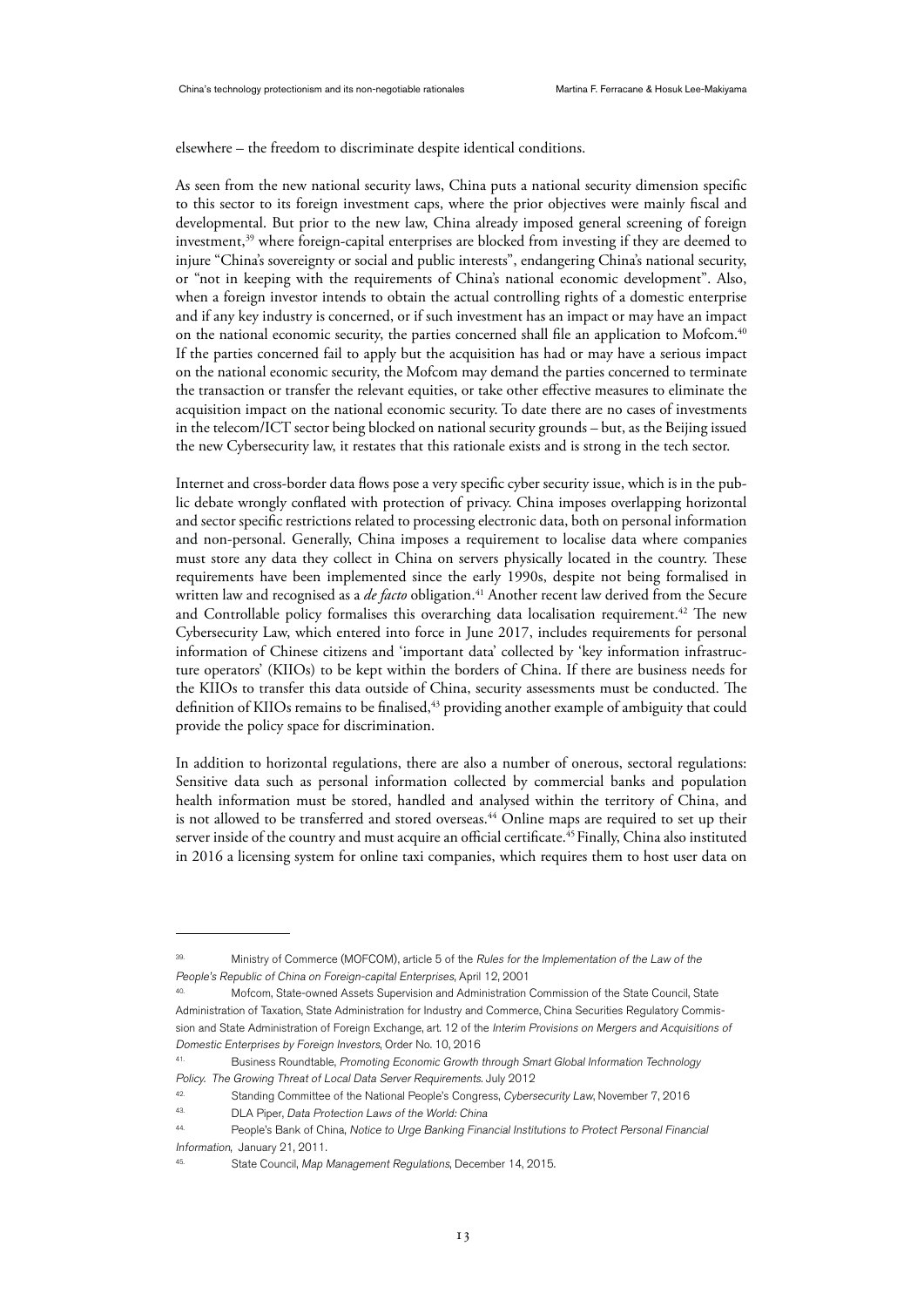Chinese servers.46 China also conditions all transfer of personal data abroad to express consent of the data subject as well government permission or explicit regulatory approval, 47 whereas only the former is needed in even most data-restrictive jurisdictions.

China is today effectively hermetically sealed when it comes to cross-border data flows. The State Security Law requires that the state security organ should always be permitted to accede, when necessary, to any information held by companies in China. 48 Unlike other jurisdictions, there is no due process of warrants or other jurisdictional checks in order to access electronic communications. In addition, the recently adopted Counterterrorism Law requires Internet Service Providers (ISPs) and the telecommunication sector to "provide technical support and assistance, such as technical interface and decryption, to support the activities of the public security and state security authorities in preventing and investigating terrorist activities".<sup>49</sup> Furthermore, ISPs are already keeping records of each service user's time spent online, user account, IP address or domain name, phone number and other information for 60 days and provide that information to the authorised government authorities when required. 50 ISPs are also required to cooperate with the government and provide technical support upon inquiry from the authorised government authorities.

Finally, China's also links its technical standards to national security objectives. Most technical standards in China differ from those implemented or agreed internationally, and China applies strict licensing schemes for telecommunications equipment and other ICT products where standardisation is essential for interoperability. China enforces three licensing regimes: the Radio Type Approval (RTA), the Network Access License (NAL) and the China Compulsory Certification (CCC), in conflict with China's WTO obligations of limiting imported products to no more than one conformity assessment scheme. Moreover, all testing for the CCC mark must be conducted in China. These tests can cost up to  $$35,000<sup>51</sup>$  which is particularly prohibitive to ICT firms who can have portfolios of hundreds of products. Moreover, the aforementioned Cybersecurity Law adds an additional layer on top of the licensing scheme through a specific security review for a list of ICT products that was revealed in June 2017.<sup>52</sup> According to the first list released, the products that need to pass mandatory certification and inspection by related agencies (e.g. CAC, the MIIT, and Ministry of Public Security, and other national-level certification institutes) are network critical equipment like routers and servers and online security products, including firewalls, data back-up machines and secure database systems.

<sup>46.</sup> Ministry of Transport, Ministry of Industry and Information Technology, Ministry of Public Security, Ministry of Commerce, State Administration for Industry and Commerce, and General Administration of Quality Supervision, Interim Measures for the Administration of Online Taxi Booking Business Operations and Services, July 28, 2016

<sup>47.</sup> General Administration of Quality Supervision, Inspection and Quarantine of China and Standardization Administration of China, Article 5.4.5. of Guidelines for Personal Information Protection Within Public and Commercial Services Information Systems, November 5, 2012

Article 11 of the the State Security Law stipulates that 'where state security requires, a state security organ may inspect the electronic communication instruments and appliances and other similar equipment and installations belonging to any organization or individual'; Article 18 states that 'When a State security organ investigates and finds out any circumstances endangering State security and gathers related evidence, citizens and organizations concerned shall faithfully furnish it with relevant information and may not refuse to do so'; see also Wang, Systematic Government Access to Private-Sector Data in China, International Data Privacy Law, 2/4 2012

Standing Committee of the National People's Congress, Counterterrorism Law of the People's Republic of China. Order of the President of the People's Republic of China No. 36. December 27, 2015

State Council, article 14 of the Regulation on Internet Information Service of the People's Republic of China, Decree of the State Council of the People's Republic of China No. 292. September 25, 2000; Standing Committee of the National People's Congress, article 10 of the Decision on Strengthening Online Information Protection, December 28, 2012

<sup>51.</sup> See FCC filing by Telecommunication Industry Association, 2011 accessed at: http://www.tiaonline.org/ gov\_affairs/fcc\_filings/documents/P%20Telecommunications%20Industry%20Association%201377%20Report.pdf Article 23 of the Cybersecurity Law; also, MIIT, Catalogue Critical Networking Equipment and Products

Designed for Network Security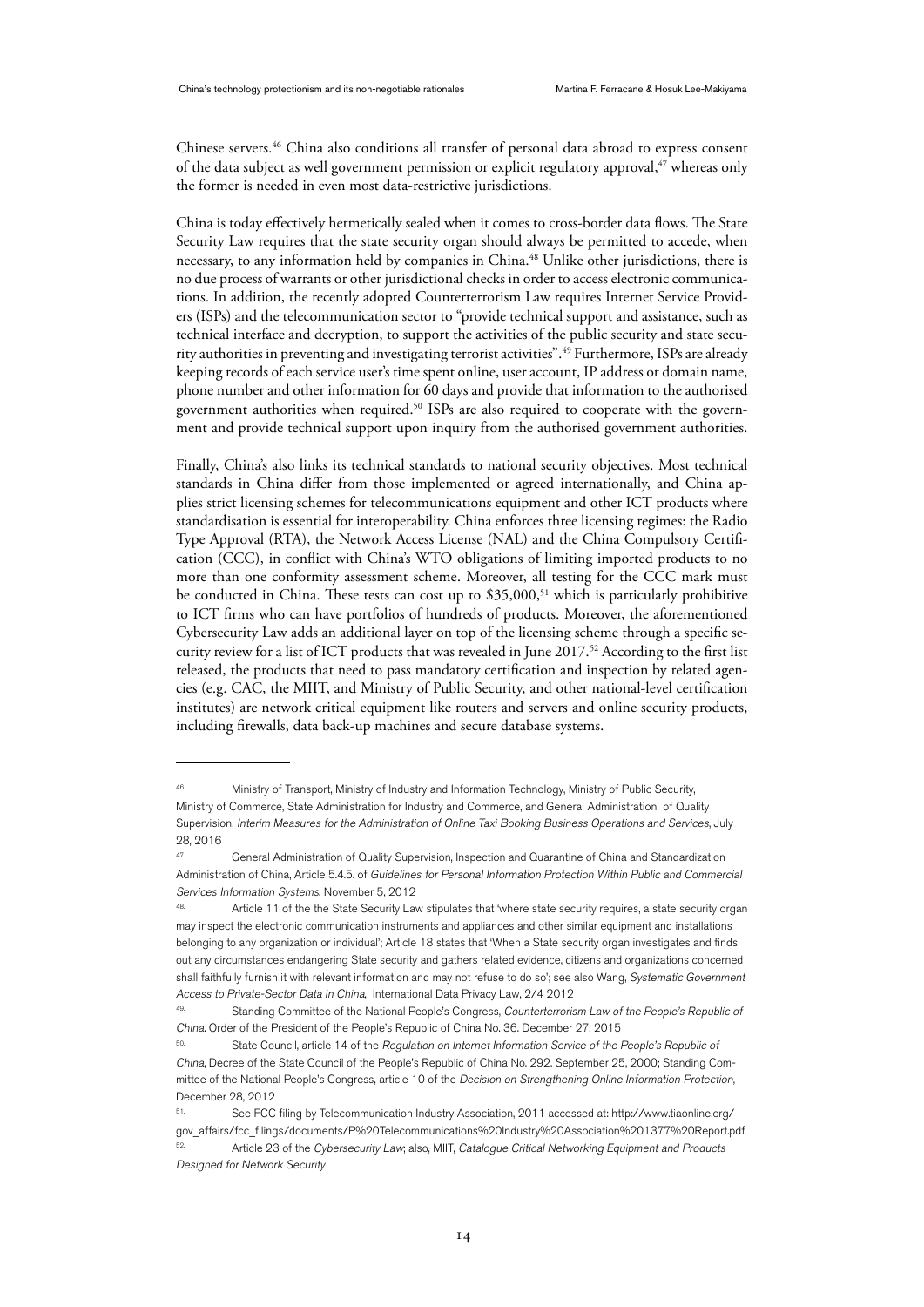In addition to technical standards and security screening, China is developing and mandating 'national' algorithms for its encryption technology that differ from global standards. 53 Although a globally accepted standard for encryption often exists (e.g. 3GPP for 4G communication), ZUC is *de facto* often required in order to enter the Chinese market, along with extensive testing requirements. The Chinese government began regulating encryption in 1999 when it banned foreign encryption products, deemed all commercial encryption a state secret, and all production and sales of commercial encryption products were monopolised by relevant government authorities (State Encryption Management Bureau and the Office of State Commercial Cryptography Administration). 54 The rules also required that the strength of encryption systems not surpass a level set by the state regulator.<sup>55</sup> More recently, new standards are being developed in technical committees that are closed to foreign participation. The Chinese government has also supported the development of mandated domestic radio frequency identification (RFID) standards without international participation or consensus, despite the fact that global standards for RFID already exist.<sup>56</sup>

*"In a world where everything is seen through a national security prism, restrictions on public procurement, privacy or standards turn non-negotiable".*

In conclusion, there is little evidence that these measures on the grounds of national security will be revoked or softened given the hard political objectives behind them, as long as there is a geopolitical detente in the cyberspace between the global powers.

An increasing number of product restrictions in China were originally fiscal or technical in their nature, but have been conflated with security

objectives. In such cases, security objectives tend to overtake the original intentions of commercial protectionism. Whereas commercial objectives are possible to negotiate, national security is often not: In a world where everything is seen through a national security prism, restrictions on public procurement, privacy or standards turn non-negotiable. Restrictions on the grounds of national security are never put up for negotiation – by China or any party – during trade negotiations and strategic economic dialogues, as security is governed by an entirely different government apparatus, and increased economic cooperation does not eradicate the perceived threats.

# 7. CHINA'S ABILITY TO UNDERTAKE MARKET REFORMS

In all fairness, many of China's technology restrictions are also implemented by other countries – but no country imposes them simultaneously, or in such disproportionate and opaque manner as China. Nor is China the first Asian economy to embark on a mercantilist path to growth by limiting imports. However, not all of China's restrictions on internet or the ICT sector have the exclusive objective to support exports, but also to defer structural and governance reforms. Some of the most draconian and disproportionate measures are imposed to protect the country against internal and external threats. On such occasions, the rationale behind China's technology protectionism is uniquely Chinese without precedence in Asia, explained by its unique governance structure and its emergence as world's second superpower.

This uniqueness is also why much of the criticism of protectionism has fallen to deaf ears in Beijing. At best, they seem condescending or oblivious to the challenges China is facing going

<sup>53.</sup> MIIT and the State Encryption Management Bureau informally announced in early 2012 that only domestically developed encryption algorithms, such as ZUC, would be allowed for use in the network equipment (mobile base stations) and mobile devices comprising 4G TD-LTE networks in China.

<sup>&</sup>lt;sup>54.</sup> Regulations on the Administration of Commercial Encryption. China State Council Directive No. 273, 1999<br><sup>55</sup>. Secol A. China Encaption Pelicu and International Influence A Llegues Institution Essey, Series Paper No.

<sup>55.</sup> Segal, A., China, Encryption Policy, and International Influence. A Hoover Institution Essay. Series Paper No. 1610

<sup>&</sup>lt;sup>56.</sup> inter alia, complaint by TIA (Telecommunication Industry Association) in USTR 2013 NTE Report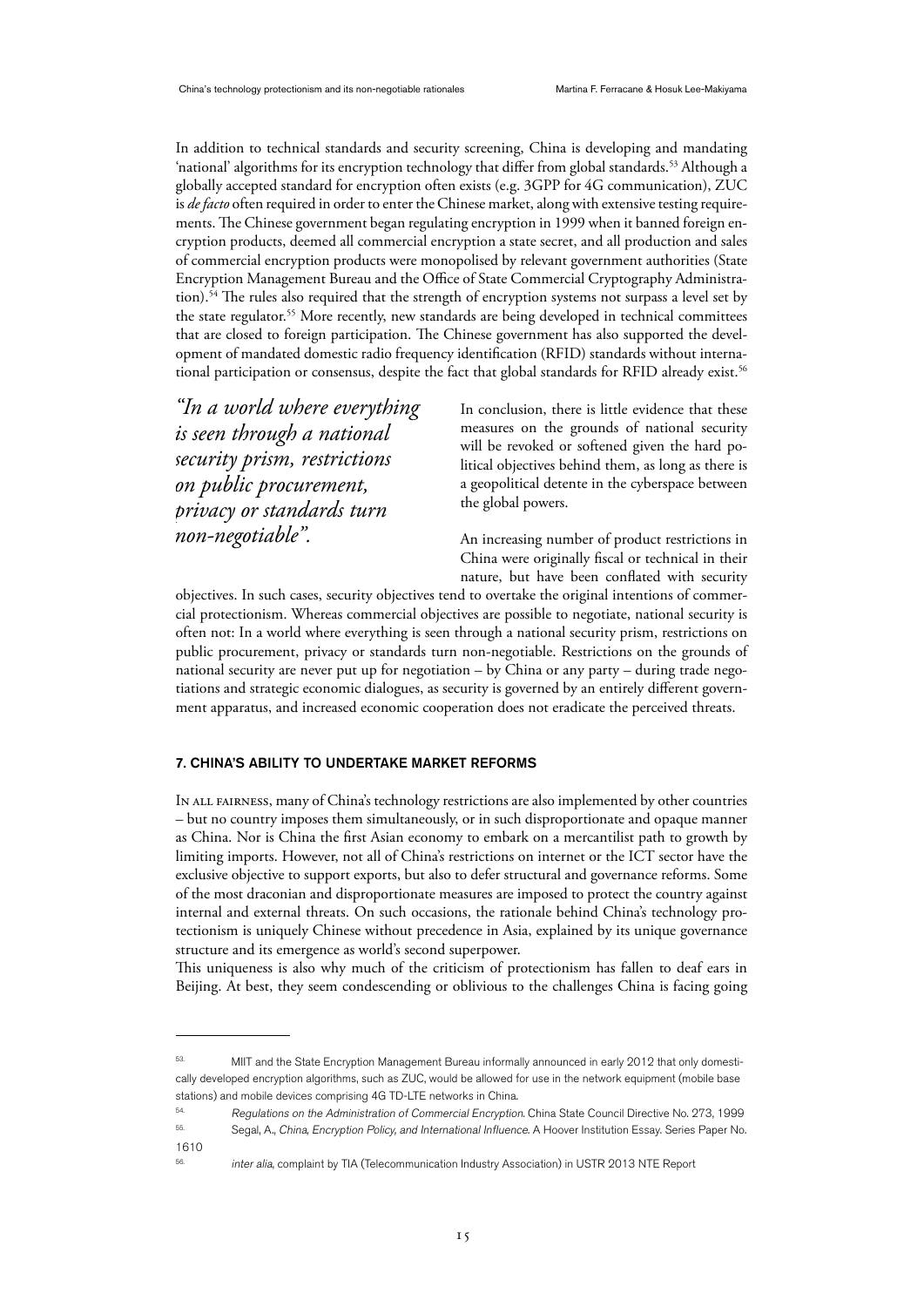forward – and these challenges are manifold, and they all have a bearing on China's ability to open up and digitalise. Aside from security and public order, digitalisation also touches on China's most difficult challenge, namely the economy. While the Chinese economy has shown spectacular growth for the last two decades, managing the slowdown of the Chinese over-leveraged economy is no easy task. To begin, despite the recent turn in demographics, Chinese state planners must still generate nearly 20 million new jobs per year to maintain current unemployment rates.<sup>57</sup> In order to generate new jobs and to escape the middle-income gap, China is bound to upgrade its services sector, which in turn could only happen through opening up its ICT sector to improve its productivity. Clearly, China's reliance on technology transfer via joint ventures and domestic innovations has not been enough to mitigate the slowdown. And China's social contract with its citizens is not built on a welfare state, but on low taxation and full employment, achieved through an ever-growing GDP. As most of the population lacks a social safety net, failing the ongoing challenge to digitalise China's service sectors will have social ramifications, at least in the medium term.

*"Failing the ongoing challenge to digitalise China's service sectors will have social ramifications."*

The economic challenges facing China also highlight a much broader issue, which concerns governance. The digital economy operates on a user-centric and demand-driven peer-to-peer or "bottom-up" approach, rather than the traditional supplier-centric top-down model. Thus, online services require open data, financial and

logistical flows in every direction. Such openness challenges the way China is currently governed, why the ongoing experiment of Chinese fintech and mobile payments cannot lead to further internationalisation of the Chinese financial system without substantial reforms. While the interaction between the government and business is gradually evolving into an investor relationship, the ties between the executive branch and the private sector are actually being strengthened, encouraged by recent economic and industrialisation plans.

Removing some restrictions designed to protect such SOEs or public investments could upset the political balance between the regions and Beijing – a power equilibrium that even predates modern China – and fundamental to its unitary governance. Foreign participations in telecoms, mobile payments, cloud services and social media let go of the political governance of information and social interactions, deemed essential for maintaining public order. These are immediate and short-term risks to its stability that the Chinese governance model cannot bear.

Taken together, China short-term and long-term needs are an unsolvable digital dilemma – to borrow the words of the ancient historian Livy: China is unable to neither bear its ills nor its cure. On one hand, deferring market reforms worsens a dangerous economic slowdown that would destabilise the country. On the other hand, reforms could severely limit a governance model that is needed to maintain stability.

If the rationale of Chinese ICT restrictions were purely and exclusively commercial protectionism, these policies could be reformed as the country turns towards export-orientation, and grow sufficiently competitive – which is the case of China's liberalisation of online retailing. Alternatively, China would respond to the economic incentives or threats of retaliation that is put on the table by its trading partners. But – as we have seen – a multitude of rationales is behind China's digital policies, each of them potentially stronger than China's commercial objectives.

<sup>57.</sup> . Krol, Lee-Makiyama, Macyra, The International Services Agreement – from an European Vantage Point, ECIPE, 2012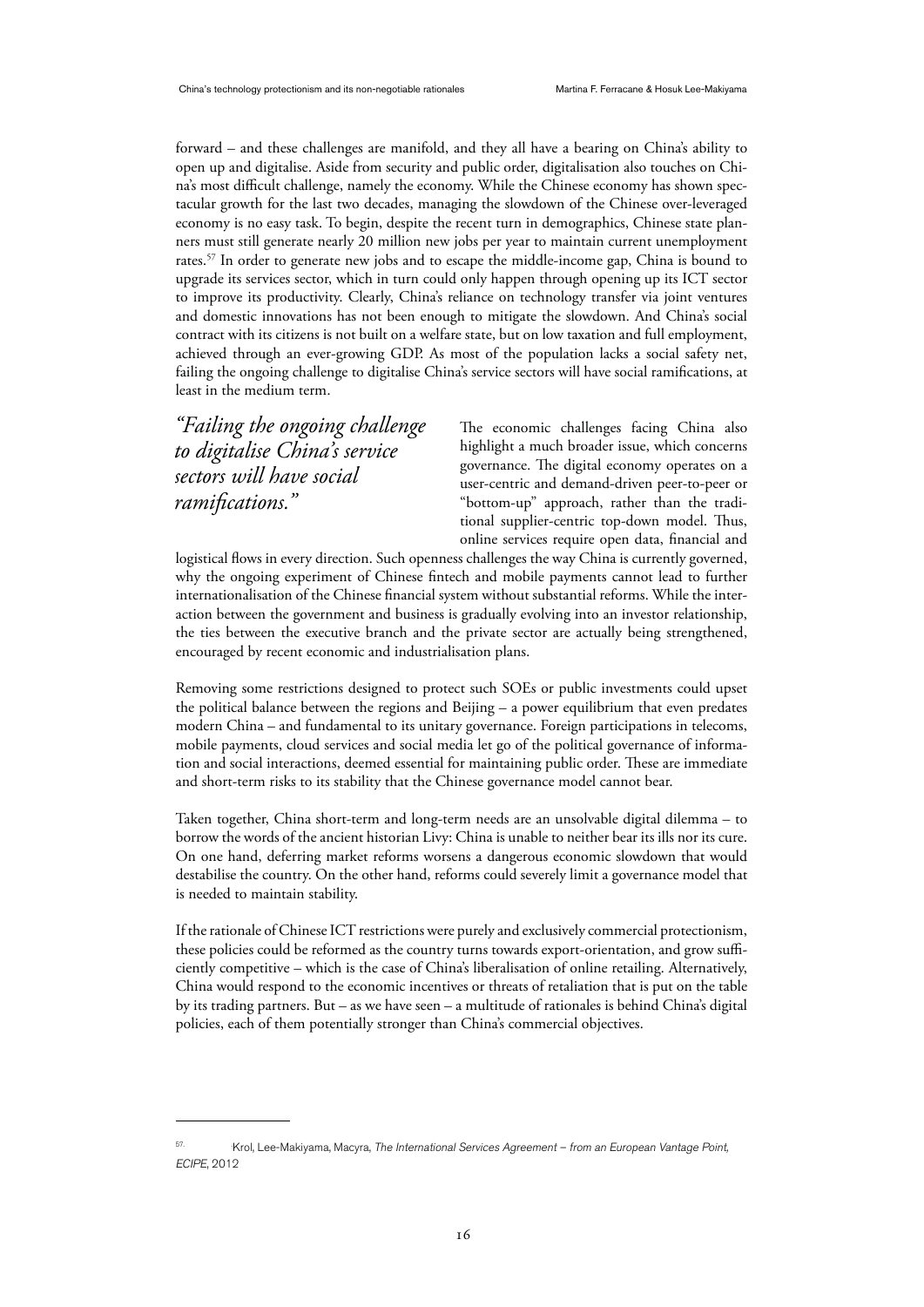# 8. RESPONDING TO CHINA'S DIGITAL DILEMMA

IT IS NOT SURPRISING THEREFORE that a decade of strategic economic dialogue with China has yielded very little results. The fundamental problem is in how the other major technology suppliers – i.e. Europe, Japan and the US – have very few means to incentivise or confront China in a trade dialogue over commercial issues if China is driven by non-commercial objectives and concerns.

As economic negotiations merely led to *status quo* and further fragmentation of digital trade, China's trading partners turn to using sticks rather than carrots through 'reciprocity' – i.e. closing their own economy in retaliation. For example, the US and Australia restrict telecom equipment purchases from Chinese tech firms. In addition, the US also imposes a *de facto* investment ban for Chinese ICT firms through a Congressional review committee (Cfius), while the EU Member States have signalled their intention to follow suite. Another area considered for reciprocity is public procurement, as fiscal spending is at heart of a number of Chinese discrimination of foreign ICT firms. The US already imposes 'Buy America' policies more broadly, while the EU has attempted reciprocity, implicitly aiming at China.

Here is where China's trading partners are caught in a Livian dilemma of their own: Whether the West chooses negotiation or unilateral retaliation, both options are lead to an outcome that is contrary to the long-term goal of integrating China as a partner in an open economic order. Both approaches are effectively a dead-end. For example, if China's objective is genuinely to maintain public order, any trade incentives or retaliation are meaningless, as China is not presented with a credible incentive or threat to its stability. Similarly, China will not cease to impose its policy of 'secure and controllable' and its disproportionate safety margins on cyber security – as long as China finds the offensive capabilities of its geopolitical adversaries as superior, or if its internal processes of the government apparatus are too poor to deal with cyber threats in a more refined manner.

*"Misreading the rationale of China's digital policies have led Brussels and DC analysts to prescribe policy responses that were sometimes unworkable or on occasion even counterproductive".*

Moreover, China is not a singular and monolithic entity, but consists of diverse and multi-layered interests. China's main beneficiaries from free trade in the tech sector are primarily the major telecom and computer equipment manufacturers, who carry the brunt of the retaliation. These exporters may be subject of immense national pride, but not always the main beneficiary of all forms of Chinese protectionism and state aid. Meanwhile, industries that are still in the lesser developed stages of their

internationalisation, such as the semiconductors or app developers, are immune to reciprocity. Such mismatch between retaliation targets and beneficiaries of protectionism has made economic retaliation politically and financially bearable for China. Similarly, if local governments see more business opportunities in local Chinese start-up scene rather than in Europe, stricter EU investment screening may be a price they are ultimately willing to pay for a bigger share of the investment opportunities at home.

Misreading the rationale of China's digital policies have led Brussels and DC analysts to prescribe policy responses that were sometimes unworkable at best, or on occasion even counterproductive with further loss in market access in China – as exemplified by EU attempts to impose antidumping duties on Chinese telecom equipment. Alternatively, they may provide political impetus for China's national security organs, industry or the provinces to 'resist interference' and 'external pressure', demanding Beijing to dig its heels deeper. As the old paradigm for dealing with China's digital policies has failed, Europe, Japan and the US must invent a new one for their future engagement.

Firstly, such new engagement can no longer be bilateral between China and each of its counter-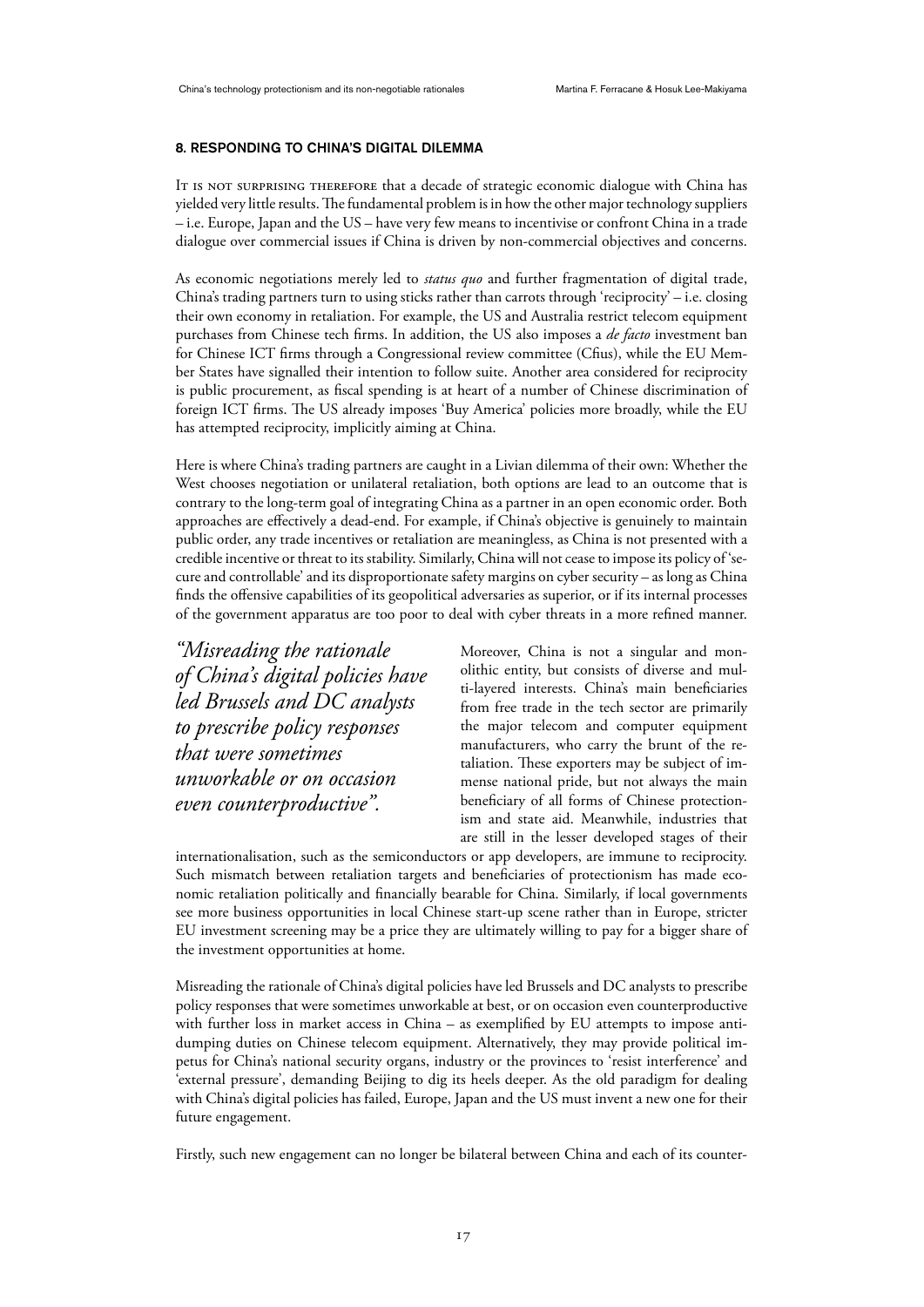parts, as to date. This is not just a matter of a joint international coordination providing bigger leverage, but also the fact that China's major partners – Europe and the US in particular – are between them very different. Some sectors, in Europe and Japan are deemed sufficiently open to China, whereas US is closed. For example, having access to China's telecom and communication markets are primarily a European interest, from whom China wants very little. As a consequence, the major trade incentive for China to open EU telecom manufacturers is to gain access to the US telecom equipment market in return. Similarly, Europe which largely lacks a geopolitical footprint in Asia does not have an obvious geopolitical contention with China, but is nonetheless affected by cyber security laws resulting of China's issues with the US and its strategic allies. Over a number of issues, a different party must act to improve on someone else's concern with China. An internationally coordinated approach on multiple issues facilitates concessions across different beneficiaries, while making a direct confrontation more costly to all parties.

*"An internationally coordinated approach on multiple issues facilitates concessions across different beneficiaries, while making a direct confrontation more costly to all parties."*

Secondly, the current approach has failed because Europe, Japan and the US failed to recognise that many of the digital trade issues also arose from non-commercial rationales. China's internet management or cybersecurity laws have deep impact on trade, but their objectives were not exclusively about protecting local production. While past attempts by the EU and US to exercise pressure have been instrumental in opening up China to this point in a number of sectors, commercial gains could never fully offset

existential political objectives on public order or security that exist in the digital economy. What China sees as a security issue can only be dealt with carrots and sticks that will have some consequences for China in that regard, either by actions that increases confidence and trust between the parties, or by facing an alternative scenario that puts China worse off than today. Financial and capital controls could only cease if the Chinese leadership perceives it maintains adequate market control, or face a risk of losing it. Although trade will remain a centrepiece of what China seeks from its partners, on a number of issues, more economic openness can only be achieved by deploying a broader catalogue of non-trade, i.e. strategic, financial and political incentives and affirmative pressure that corresponds to China's rationale for the protectionism in the first place.

Thirdly, by limiting the scope of digital trade to mere market access issues, China's digital protectionism was often downgraded below other pertinent market access issues – especially as the bilateral trade agenda with China is overburdened with a number of market access issues. The current approach also failed because the EU, the US, Japan and other free trade countries failed to realise that an open digital economy is also a high-stakes political issue for *them*. Governments that are proponents of free trade in the technology sector often failed to see the political importance of the open commercial internet – the platform that will dominate social and economic interaction – and the importance it plays in their own strategic agenda and economic statecraft. Meanwhile, China's political leadership recognised and acted firmly to control this evolution nearly two decades ago. **\_**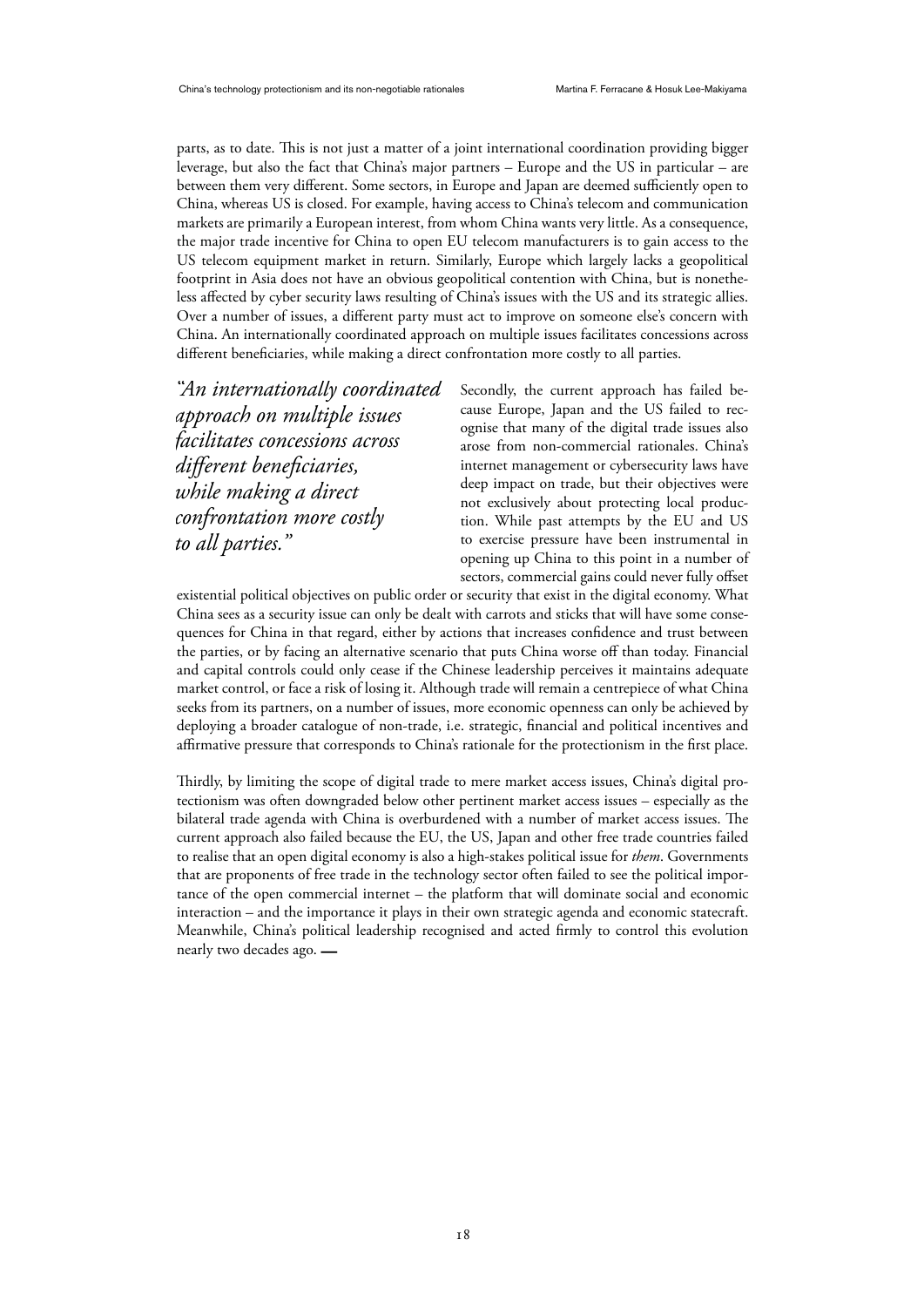# LIST OF MAIN REGULATORY MEASURES CURRENTLY IN PLACE IN CHINA THAT INCLUDE A COMPONENT OF INCREASE IN COSTS OF ENGAGING IN DIGITAL TRADE:58 59

#### Trade Defence:

- 1 MOFCOM Announcement No.9 of 2013 on Midterm Review Ruling on Dispersion Unshifted Single-Mode Optical Fiber. March 4, 2013. Ministry of Commerce (MOFCOM).
- 2 Final Ruling on Expiry Review of Anti-dumping Investigation into Imports of Paper for Electrolytic Capacitor Originating in Japan. April 19, 2013. Ministry of Commerce (MOFCOM).

# Taxation:

- 3 Cai Shui [2014] No. 43. April, 29, 2014. Ministry of Finance (MOF) and the State Administration of Taxation (SAT).
- 4 Regulations on export credits of China Exim Bank and Regulations of Sinosure.

### Public Procurement:

- 5 "Buy Chinese" policy informally implemented in public tenders. Since 1995.
- 6 Multi-Level Protection Scheme (MLPS), also known as Classified Protection of Information Security. June 22, 2007. Ministry of Public Security.
- 7 Hangjinhouqi County Government notice announcing 2013-2014 public procurement work. February 1, 2013. Inner Mongolia, China.
- 8 Online Statement by China Central Government Procurement Center on ban of Windows 8 from Central State Organs. May 20, 2014. China Central Government Procurement Center.
- 9 Result of the public tender for central government procurement of electronic information products of 2014 (Vol.21, GC-HJ140283). June 11, 2014. China Central Government Procurement Center.
- 10 Report by the National Development and Reform Commission of China and the Ministry of Finance introducing a ban on several IT products for central Communist Party departments, government ministries and local governments. July 1, 2014. National Development and Reform Commission of China (NDRC) and the Ministry of Finance.
- 11 Directive Number 618 "Notification Regarding the Launch of National Indigenous Innovation Product Accreditation Work for 2009". November 15, 2009. Ministry of Science and Technology (MOST), National Development and Reform Commission of China (NDRC) and Ministry of Finance (MOF).

#### Investment:

- 12 Rules for the Implementation of the Law of the People's Republic of China on Foreigncapital Enterprises. April 12, 2001. Ministry of Commerce (MOFCOM).
- 13 Provisions on Administration of Foreign-Invested Telecommunications Enterprises. Decree of the State Council of the People's Republic China No.333. December 11, 2001. State Council.
- 14 Interim Provisions on Mergers and Acquisitions of Domestic Enterprises by Foreign Investors - Order No. 10 [2006] of the Ministry of Commerce. August 10, 2006. Ministry of Commerce (MOFCOM), State-owned Assets Supervision and Administration Commission of the State Council, State Administration of Taxation, State Administration for Industry and Commerce, China Securities Regulatory Commission and State

<sup>58.</sup> The detailed description of the measures can be found in the DTE database www.ecipe.org/dte/database

Measures that impact more than one policy areas are listed in all areas of interest.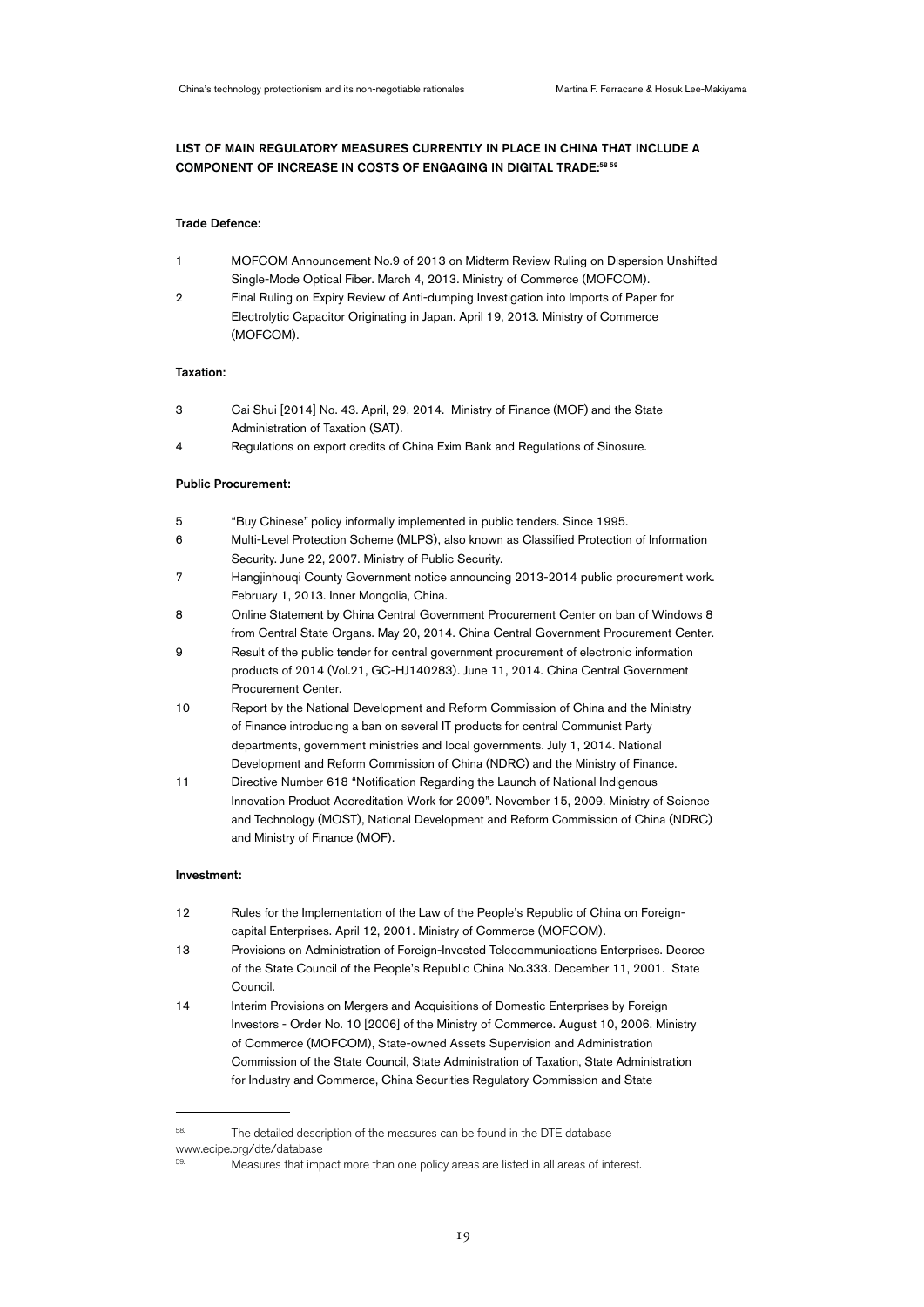Administration of Foreign Exchange.

- 15 Circular of the General Office of the State Council on the Establishment of Security Review System Regarding Merger and Acquisition of Domestic Enterprises by Foreign Investors. March 4, 2011. Ministry of Commerce (MOFCOM).
- 16 Foreign Investment Industrial Guidance Catalogue (as amended in 2015). March 13, 2015. National Development and Reform Commission of China (NDRC) and Ministry of Commerce (MOFCOM).

# Intellectual Property Rights:

- 17 Copyright Law of the People's Republic of China (last amended by the Decision of February 26, 2010, by the Standing Committee of the National People's Congress on Amending the Copyright Law of the People's Republic of China). September 7, 1990. National People's Congress.
- 18 Multi-Level Protection Scheme (MLPS), also known as Classified Protection of Information Security. June 22, 2007. Ministry of Public Security.
- 19 Directive Number 618 "Notification Regarding the Launch of National Indigenous Innovation Product Accreditation Work for 2009". November 15, 2009. Ministry of Science and Technology (MOST), National Development and Reform Commission of China (NDRC) and Ministry of Finance (MOF).
- 20 MOFCOM conditional approval of Microsoft acquisition of Nokia. April 8, 2014. Ministry of Commerce (MOFCOM).

#### Data policies:

- 21 Law of the People's Republic of China on Guarding State Secrets. May 1, 1989. Standing Committee of the National People's Congress.
- 22 State Security Law. Order No. 68 of the President of the People's Republic of China. February 22, 1993. Standing Committee of the National People's Congress.
- 23 Regulation on Internet Information Service of the People's Republic of China. Decree of the State Council of the People's Republic of China No. 292. September 25, 2000. State Council.
- 24 Notice to Urge Banking Financial Institutions to Protect Personal Financial Information. January 21, 2011. People's Bank of China.
- 25 Guidelines for Personal Information Protection Within Public and Commercial Services Information Systems. GB/Z 28828-2012. November 5, 2012. General Administration of Quality Supervision, Inspection and Quarantine of China and Standardization Administration of China.
- 26 Decision on Strengthening Online Information Protection. December 28, 2012. Standing Committee of the National People's Congress.
- 27 Law of the People's Republic of China on Protection of Consumer Rights and Interests. Order of the President of the People's Republic of China No. 7. October 25, 2013. Standing Committee of the National People's Congress.
- 28 Ninth Amendment to the Criminal Law of the People's Republic of China. November 19, 2015. Standing Committee of the National People's Congress.
- 29 Administrative Measures for Population Health Information (For Trial Implementation). May 5, 2014. China's National Health and Family Planning Commission.
- 30 Map Management Regulations. December 14, 2015. State Council.
- 31 Counterterrorism Law of the People's Republic of China. Order of the President of the People's Republic of China No. 36. December 27, 2015. Standing Committee of the National People's Congress.
- 32 Provisions on the Administration of Online Publishing Services. Order No. 5. February 4, 2016. State Administration of Press, Publication, Radio, Film and Television and the Ministry of Industry and Information Technology (MIIT).
- 33 Administrative Provisions on Information Services of Mobile Internet Application Programs. June 28, 2016. Cyberspace Administration of China (CAC).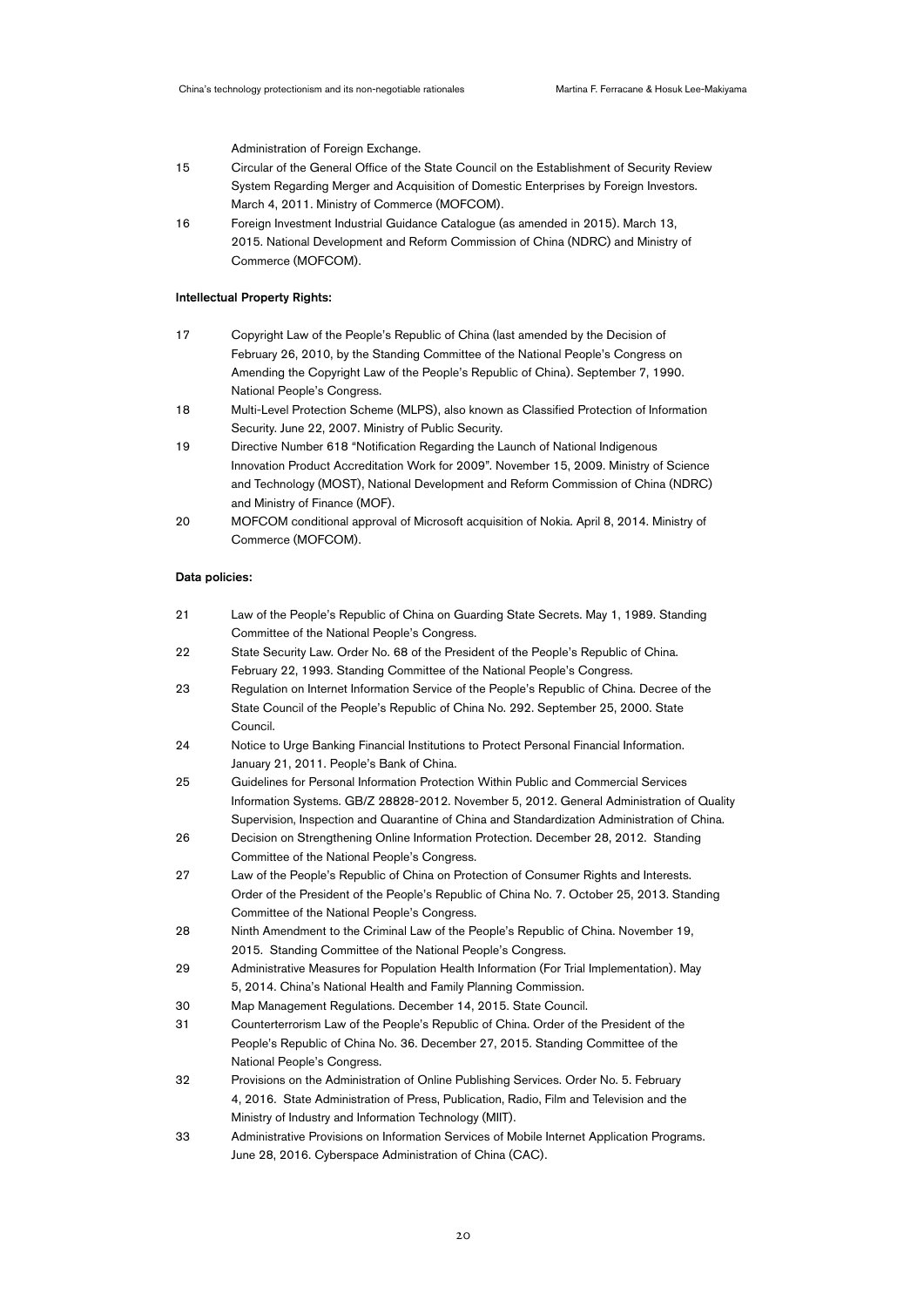- 34 Interim Measures for the Administration of Online Taxi Booking Business Operations and Services. July 28, 2016. Ministry of Transport, Ministry of Industry and Information Technology, Ministry of Public Security, Ministry of Commerce, State Administration for Industry and Commerce, and General Administration of Quality Supervision.
- 35 Cybersecurity Law. November 7, 2016. Standing Committee of the National People's Congress.

#### Intermediary Liability:

- 36 Guiding Framework on the Protection of Copyright for Network Dissemination. April 28, 2011. Beijing Copyright Bureau.
- 37 Decision of the Standing Committee of the National People's Congress on Strengthening Online Information Protection. December, 28 2012. Committee Meeting of the National People's Congress Standing Committee.
- 38 Ninth Amendment to the Criminal Law of the People's Republic of China. November 19, 2015. Standing Committee of the National People's Congress.
- 39 Counterterrorism Law of the People's Republic of China. Order of the President of the People's Republic of China No. 36. December 27, 2015. Standing Committee of the National People's Congress.
- 40 Administrative Provisions on Information Services of Mobile Internet Application Programs. June 28, 2016. Cyberspace Administration of China (CAC).

## Content Access:

- 41 Golden Shield (no legal text available). 1998. Ministry of Public Security.
- 42 Telecommunications Regulations of the People's Republic of China. Decree of the State Council of the People's Republic of China No. 291. September 25, 2000. State Council.
- 43 Opinions on Promoting Innovation and Development of Cloud Computing and Cultivating New Commercial Activities in the IT Industry. January 6, 2015. State Council.
- 44 Internet Domain Name Management Rules (Opinion-seeking Revision Draft). Proposed in March 25, 2016. Ministry of Industry and Information Technology (MIIT).
- 45 Notice on Regulating Cloud Computing Service Market Business Activities" (Draft Notice). November 24, 2016. Ministry of Industry and Information Technology (MIIT).
- 46 Provisions on the Management of Internet News Services. May 2, 2017. Cyberspace Administration of China (CAC), State Council Information Office (SCIO) and Ministry of Industry and Information Technology (MIIT).

#### Quantitative Trade Restrictions:

- 47 Notice of the Customs Tariff Commission of the State Council on the Tariff Execution Plan. Shui Wei Hui [2013] No.36. December 11, 2013. Customs Tariff Commission of the State Council.
- 48 MOFCOM Notice 97/2013. December 31, 2013. Ministry of Commerce (MOFCOM).
- 49 Joint Announcement [2015] No. 20 on Implementing Export Control over Dual-Use Unmanned Aircraft. June 25, 2015. Ministry of Commerce (MOFCOM), Customs, SASTIND, and General Armament Department of the People's Liberation Army of China.
- 50 China—Measures Related to the Exportation of Rare Earths, Tungsten, and Molybdenum. DS431, 432, 433. August 7, 2014. World Trade Organization.

#### Standards:

- 51 Provisions on the Management of Import of Radio Transmission Equipment (Radio Type Approval). January 1, 1996. State Radio Regulation Center (SRRC).
- 52 Network Access License. Since June 1, 2001. Ministry of Industry and Information Technology (MIIT).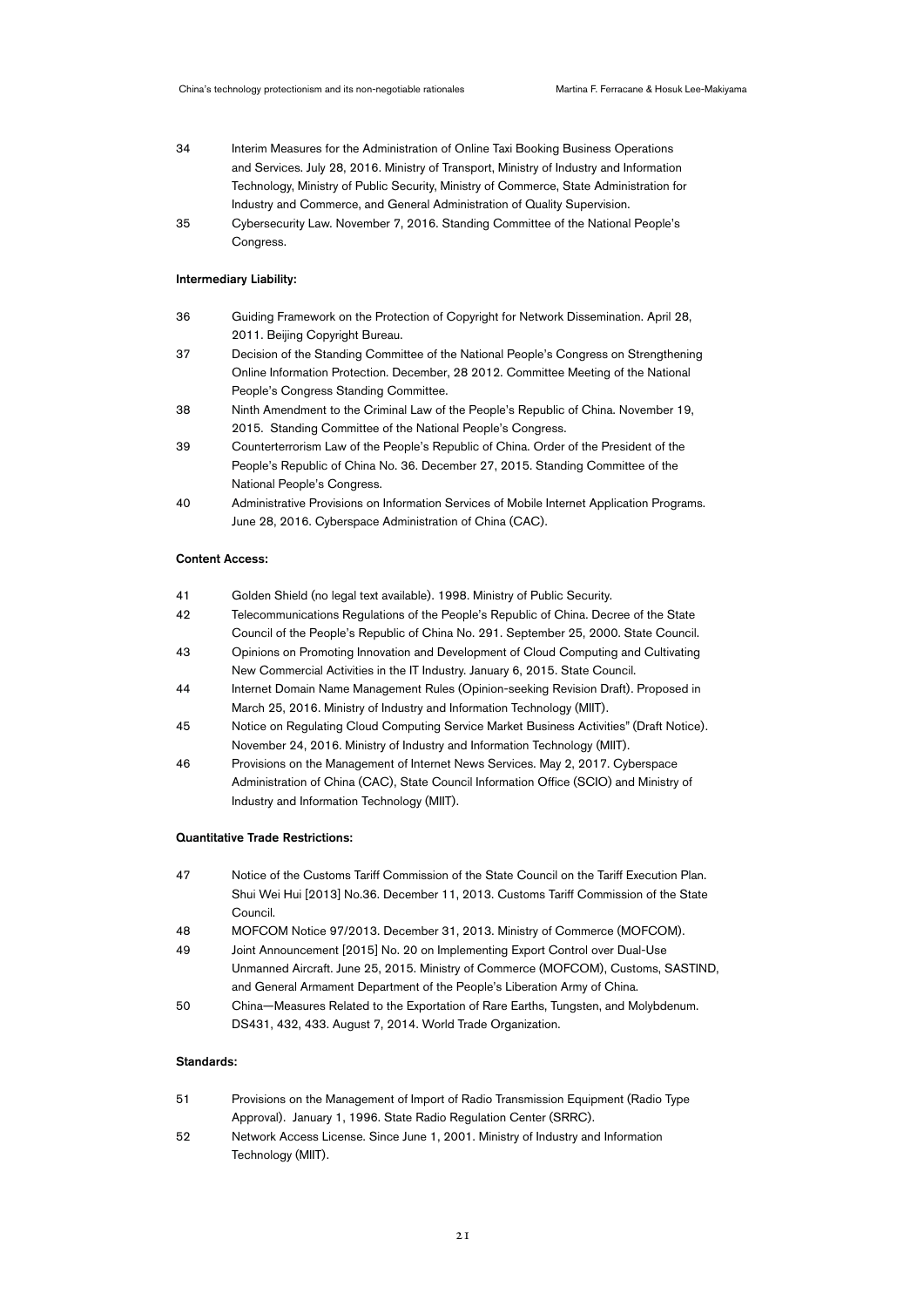- 53 Regulations on the Administration of Commercial Encryption. 1999. China State Council Directive No. 273. State Council.
- 54 Regulation on Commercial Encryption. 1999. Office of State Commercial Cryptography Administration.
- 55 Implementation Rules for Compulsory Certification of Telecommunication Equipment - Telecommunication Terminal Equipments. December 7, 2001. Certification and Accreditation Administration of the People's Republic of China.
- 56 Implementation Rules for Compulsory Certification of Electrical and Electronics Products - Information Technology Equipments. August 6, 2007. Certification and Accreditation Administration of the People's Republic of China.
- 57 Revised Management Regulations for Compulsory Product Certification (CCC). July 3, 2009. Administration of Quality Supervision, Inspection, and Quarantine (AQSIQ).
- 58 WAPI Wireless Local Area Network (WLAN) standard. Since 2009. Unpublished requirement.
- 59 Informal announcement of the ZUC encryption standard. 2012. Ministry of Industry and Information Technology (MIIT) and State Encryption Management Bureau.
- 60 National Security Law. July 1, 2015. Standing Committee of the National People's Congress.

### Online Sales and Transactions:

- 61 Telecommunications Regulations of the People's Republic of China. Decree of the State Council of the People's Republic of China No. 291. September 25, 2000. State Council.
- 62 Postal Law of the People's Republic of China. Order of the President of the People's Republic of China No. 12. April 24, 2009. Standing Committee of the National People's Congress.
- 63 Administrative Regulations for Online Publishing Services ("Online Publishing Regulations"). February 14, 2016. State Administration of Press, Publication, Radio, Film and Television (SAPPRFT) and Ministry of Industry and Information Technology (MIIT).
- 64 Provisions on the Management of Internet News Services. May 2, 2017. Cyberspace Administration of China (CAC), State Council Information Office (SCIO) and Ministry of of Industry and Information Technology (MIIT).